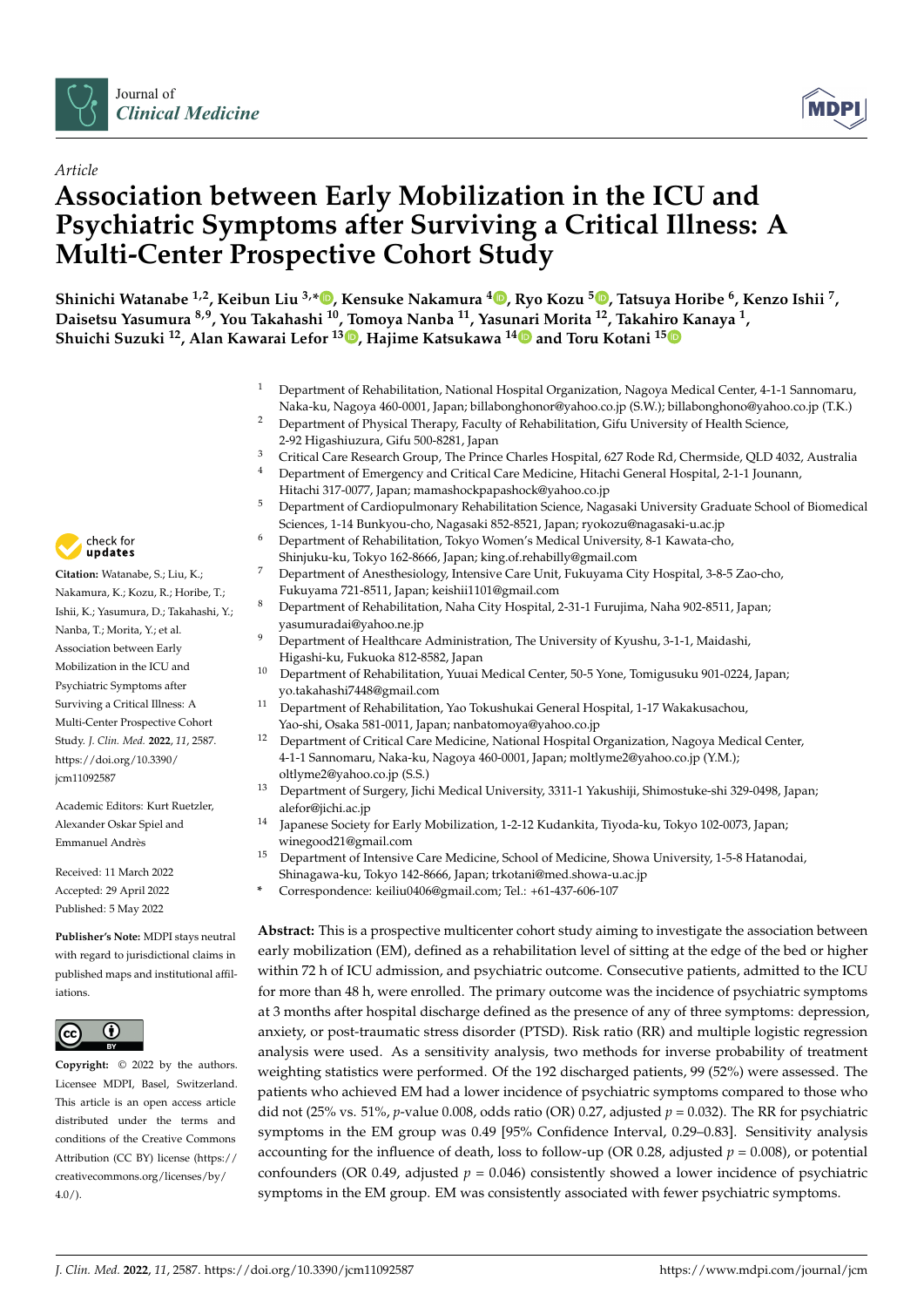**Keywords:** anxiety; early mobilization; depression; ICU care; mental health; post-traumatic stress disorder

#### **1. Introduction**

Critical illness may result in severe psychiatric disorders, such as depression, anxiety, and post-traumatic stress disorder (PTSD) [\[1,](#page-10-0)[2\]](#page-10-1), which adversely affect the quality of life and prevent intensive care unit (ICU) survivors from returning to their original lives [\[3\]](#page-10-2). Psychiatric symptoms occur in 10–70% of ICU survivors [\[1](#page-10-0)[,2](#page-10-1)[,4](#page-10-3)[,5\]](#page-10-4) and could last for several months or years after hospital discharge [\[6,](#page-10-5)[7\]](#page-10-6). Although research interest is growing as shown by the increasing body of literature, there is no strategy with definitive effects to prevent the development of these symptoms.

Immobility induced by physical restriction is associated with the development of psychiatric disorders [\[8,](#page-10-7)[9\]](#page-10-8), while the potential benefits of regular physical exercise in non-ICU settings to decrease psychiatric symptoms have been described [\[10](#page-10-9)[,11\]](#page-10-10). Active physical rehabilitation during the ICU stay, especially when initiated within the first 72 h of ICU stay, is recommended to prevent physical disabilities and improve clinical outcomes of ICU patients [\[12\]](#page-10-11). However, the effects of physical rehabilitation early in the ICU stay on psychiatric symptoms are unknown in the existing literature [\[13\]](#page-10-12).

Therefore, we conducted a multicenter prospective cohort study to investigate the incidence rate of psychiatric symptoms at 3 months after hospital discharge and the association between active physical rehabilitation within 72 h of ICU admission and psychiatric symptoms. We focused on 3 months since a similar trend and incidence rate of psychiatric symptoms at 3 months and 1 year after hospital discharge have been observed [\[14,](#page-10-13)[15\]](#page-10-14).

#### **2. Materials and Methods**

#### *2.1. Study Design and Patient Selection*

This multicenter prospective cohort study was approved by the Ethics Committee of Nagoya Medical Center (2018093) and eight other participating hospitals (Hitachi General Hospital, Nagasaki University Hospital, Fukuyama City Hospital, Naha City Hospital, Yuuai Medical Center, Tokushukai General Hospital, Showa University Hospital, Tokyo Women's Medical University Hospital) and registered in UMIN (ID: 000036503). We followed the STROBE guidelines [\[16\]](#page-10-15), and all methods in this study were carried out in accordance with relevant guidelines and regulations. Informed consent was obtained from all patients.

Consecutive patients, up to 25 patients in each participating hospital, who stayed in the ICU for more than 48 h between June and December in 2019, were eligible for enrollment. Patients less than 18 years of age, unable to walk independently before admission, with neurological complications, lacking communication skills due to pre-existing mental diseases, or in a terminal state were excluded (Table S1). Our study excludes patients with a history of psychiatric disorders (depression, anxiety, PTSD). Patients who died or did not complete the assessment at 3 months follow-up after hospital discharge, were also excluded. In the present study, mobilization was defined as physical rehabilitation at the level of sitting on the edge of the bed or higher [\[17\]](#page-10-16), and patients were divided into two groups. The patients were allocated into the early mobilization (EM) group when they achieved rehabilitation at the level of mobilization within 72 h of ICU admission [\[17](#page-10-16)[–19\]](#page-10-17). Patients were allocated into the non-EM group when they did not receive mobilization during the ICU stay or achieved mobilization more than 72 h after ICU admission. All patients equally aimed to receive mobilization daily under a protocol tailored to the circumstances of participating hospitals, though mobilization could not be achieved when the patient did not meet the criteria (Table S2). Patients were not randomized in this study, and whether patients could undergo mobilization depended on the EM protocol used in each participating hospital.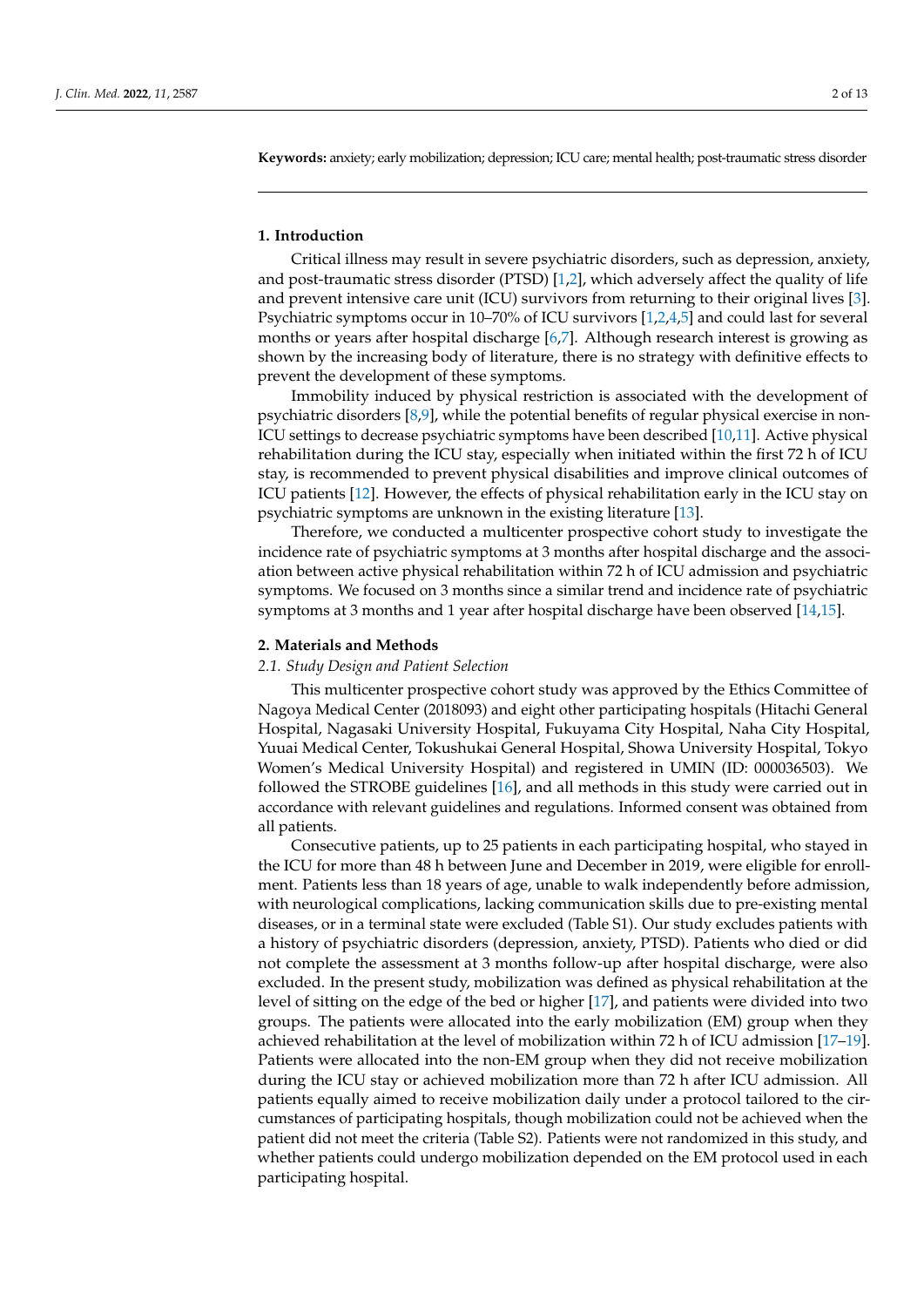#### *2.2. EM Protocol*

The early goal-directed protocol for rehabilitation [\[19](#page-10-17)[–21\]](#page-11-0) was developed more than 6 months before this study was initiated, and the details of the contents were arranged based on the situation of participating hospital. This protocol is used in multiple centers in routine practice and safety validation has already been reported [\[22\]](#page-11-1). The EM protocol details are shown in Table S2.

The protocol provides patients with five rehabilitation levels (level 1, passive range of motion and respiration physical therapy; level 2, active range of motion; level 3, sitting exercise; level 4, standing exercise; and level 5, walking exercise) based on their medical condition. At each participating site, ICU physicians or physiotherapists made the final decision of the rehabilitation level based on the patient's condition while referring to the protocol. All patients were supposed to receive at least one rehabilitation session per day for 20 min on weekdays.

Regarding other ICU care, all participating hospitals followed the 2018 Clinical Practice Guidelines [\[23\]](#page-11-2) and the clinical practice guideline for the management of ARDS [\[24\]](#page-11-3).

After transfer out of the ICU, all patients underwent rehabilitation, such as muscle strengthening, balancing, walking, and stair exercises, for more than 20 min on weekdays by physical or occupational therapists according to the rehabilitation policy in the general ward of each hospital without any specific protocol.

#### *2.3. Follow-Up Protocol*

Table S3 shows the details of the follow-up protocol. At 3 months after hospital discharge, a doctor, a nurse, or physiotherapist at each participating hospital made a phone call to the patient to confirm their survival. Once survival was confirmed, evaluation of the EuroQol-5 Dimensions-5 Levels (EQ-5D-5L) [\[25\]](#page-11-4) was verbally performed during the same phone call. Then, questionnaires and response sheets for Hospital Anxiety and Depression Scale (HADS) and Impact of Events Scale-Revised (IES-R) were mailed to the patient' home. The questionnaires were sent back to each participating hospital with the patient's responses. Despite several phone calls, if the patient did not respond, they were excluded from analysis as lost to follow-up.

#### *2.4. Data Collection*

Baseline characteristics were collected at the time of ICU admission and during the ICU stay by co-investigators at each hospital, including age, gender, body mass index, Charlson comorbidity index [\[26\]](#page-11-5), Barthel Index before hospitalization [\[27\]](#page-11-6), ICU admission diagnosis, Acute Physiology and Chronic Health Evaluation II score, Sequential Organ Failure Assessment score, and use of mechanical ventilation, continuous vasopressors, continuous analgesia, continuous sedation, steroids, neuromuscular blocking agents, dialysis, time to first out of bed mobilization from the time of ICU admission, highest ICU Mobility Scale (IMS) during ICU stay, and the number of daily rehabilitation sessions on the ward. Barthel index before hospitalization was scored at the time of ICU admission based on the information from the family or the patients if they were conscious. The average sedation level, described according to the Richmond Agitation-Sedation Scale (RASS), from days 1 to 3 was calculated based on data in the electronic medical record. The IMS provides a sensitive 11-point ordinal scale, ranging from nothing (lying/passive exercises in bed, score of 0) to independent ambulation (score of 10) [\[28\]](#page-11-7).

#### *2.5. Study Outcomes*

The primary outcome was the incidence of psychiatric symptoms at 3 months after hospital discharge, which was defined as the presence of at least one of three symptoms: depression, anxiety, or PTSD. Depression and anxiety were assessed using the HADS that contains 14 items, seven for anxiety assessment and seven for depression, with a score of 0–3 for each item. Within a maximum score of 21 for each subset for depression or anxiety assessment, the presence of depression or anxiety was defined as a score of 8 or more [\[29\]](#page-11-8).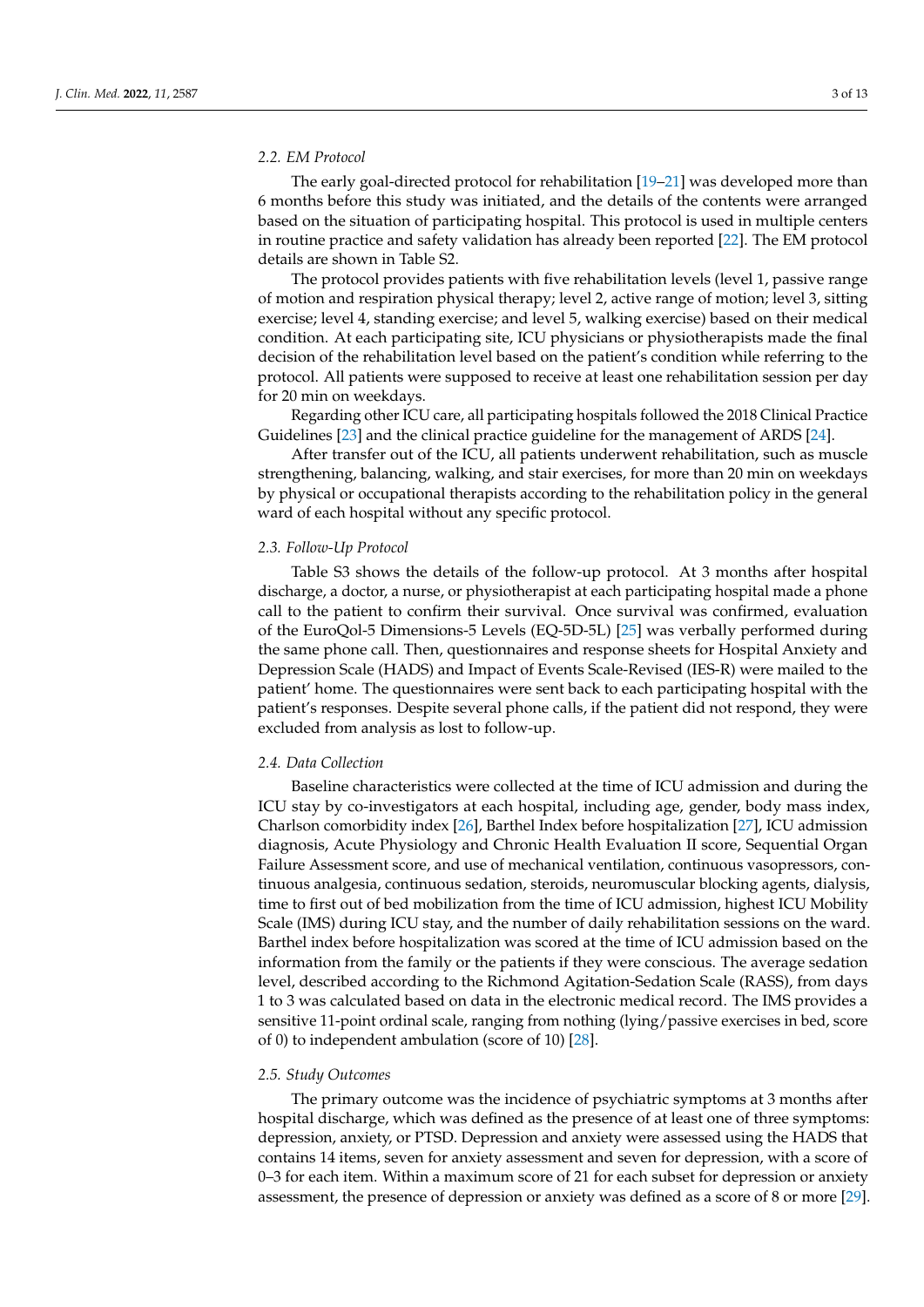PTSD was evaluated using the IES-R, a 22-item self-reported measure with scores ranging between 0 and 88 points (score 0–4 per item). The presence of PTSD was defined as a score of 25 or more [\[30\]](#page-11-9).

Secondary outcomes were the scores on HADS subsets for depression or anxiety and the IES-R score for PTSD at 3 months after hospital discharge, as well as the change in each score between hospital discharge and at 3 months.

Other variables included the EQ-5D-5L which is a standardized assessment for HRQoL [\[25\]](#page-11-4) at 3 months follow-up and at hospital discharge, walking independence at discharge [\[21\]](#page-11-0), duration of mechanical ventilation, length of ICU and hospital stays, Barthel Index at hospital discharge, incidence of delirium during ICU stay, incidence of ICU-acquired weakness (ICU-AW) at ICU discharge. Patients who could walk 45 m or more with or without braces were regarded as walking independent [\[19\]](#page-10-17). For the assessment of delirium, either Confusion Assessment Method for the Intensive Care Unit [\[31\]](#page-11-10) or Intensive Care Delirium Screening Checklist [\[32\]](#page-11-11) was used as delirium screening tool. ICU Acquired Weakness is defined that Medical Research Council-sum score evaluating by physical therapists is less than 48 at the time of ICU discharge [\[33\]](#page-11-12).

#### *2.6. Statistical Analysis*

A sample size of 240 patients is needed with 80% power and a two-sided significance level of 0.05, under the assumption of a follow-up achievement rate of 80%, 60% of non-EM patients will develop psychiatric symptoms and EM patients will have a 20% reduction based on previous studies [\[14,](#page-10-13)[15,](#page-10-14)[34\]](#page-11-13).

Data are presented as a median with interquartile range or as a number with percentage. The Mann–Whitney U test was used to analyze continuous variables and the  $\chi^2$  test or Fisher's exact test for nominal variables, as appropriate. Before using a non-parametric test, the distribution of each parameter was evaluated with the Shapiro–Wilk test.

In addition to the comparison of baseline characteristics between the two groups, given the influence of death and loss to follow-up, we also compared them between patients discharged from the ICU and those who completed follow-up at 3 months. The same analysis was conducted among patients discharged from ICUs and those who completed follow-up both in the EM and non-EM groups.

Multiple logistic regression analysis was performed to identify an association of the primary outcome with the following covariates: Age, male gender, Barthel index before hospitalization, ICU admission diagnosis, APACHE II score, and use of mechanical ventilation, continuous analgesia, continuous sedation, steroids, and neuromuscular blocking agents, and dialysis, which were considered as factors related to the primary outcome in previous reports (Table S4) [\[35](#page-11-14)[–47\]](#page-12-0). To analyze secondary and other outcomes, multiple linear and logistic regression analyses were performed for log-transformed continuous and categorical variables, respectively, using the same covariates as used in analyzing the primary outcome. Each relative risk ratio (RR) for the incidence of depression, anxiety, or PTSD in the EM group against the non-EM group was described. Pearson's correlation coefficient was used to assess the correlation between the number of days from ICU admission to first mobilization and the HADS subset scores for depression or anxiety or the IES-R score for PTSD.

As a post hoc analysis, two methods for inverse probability of treatment weighting (IPTW) statistics were used. The first adjusted the influence of death and follow-up loss and the second adjusted as many confounding factors from baseline characteristics such as severity, baseline comorbidity, ICU admission diagnosis, consciousness level, which could affect the outcomes. The methodological details of the analysis are shown in Table S5 [\[48](#page-12-1)[,49\]](#page-12-2).

All analyses were performed using SPSS version 23.0 (IBM Corp., Armonk, NY, USA). Statistical tests were two-sided, and statistical significance was defined as *p*-values of <0.05.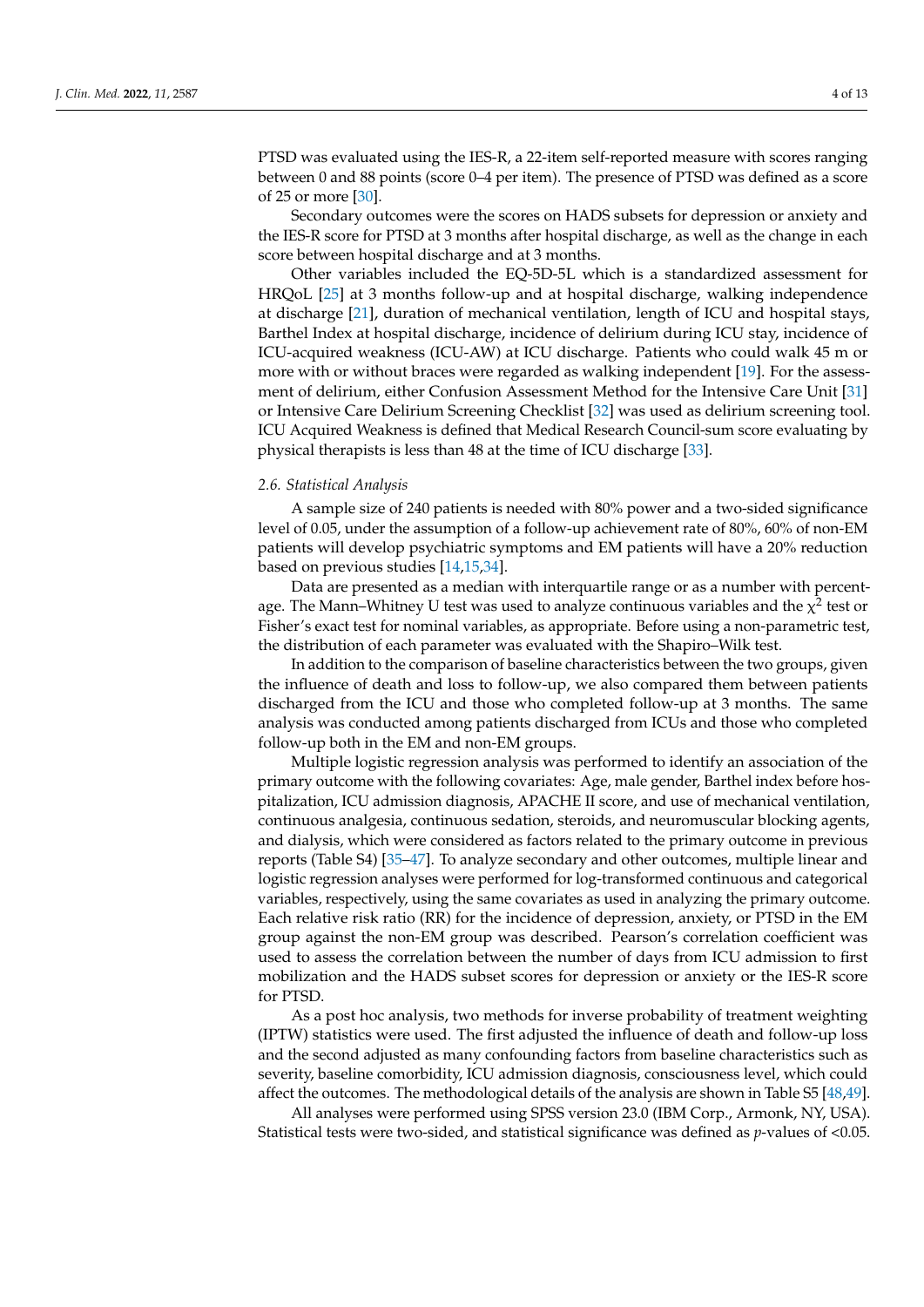# **3. Results 3. Results**

 $\overline{\phantom{0}}$ 

## *3.1. Baseline Characteristics 3.1. Baseline Characteristics*

Of the 1014 patients screened, 203 were enrolled (Figure [1\)](#page-4-0). Of these, 192 patients were discharged from the ICU and were eligible for follow-up assessment. Excluding patients who died or who missed the 3-month follow-up, a total of 99 patients, including 60 in the EM group and 39 in the non-EM group, completed the 3-month follow-up. There were differences among the measured baseline characteristics between the two groups, for the Acute Physiology and Chronic Health Evaluation II score (17 vs. 21,  $p = 0.026$ ) and the use of mechanical ventilation (53% vs. 74%,  $p = 0.034$ ), steroids, neuromuscular blockade (0% vs. 13%, *p* = 0.008), and dialysis (12% vs. 28%, *p* = 0.037) (Table [1\)](#page-5-0). The average RASS score within the first 3 days of the ICU stay was not significantly lower in the EM group. Among the rehabilitation items, the EM group had a shorter time from ICU admission to first rehabilitation (1.7 days vs. 5.3 days,  $p < 0.001$ ), and a higher IMS score during their ICU stay (8 vs. 4, *p* < 0.001). their ICU stay (8 vs. 4, *p* < 0.001).

<span id="page-4-0"></span>

Figure 1. Study flow chart. ICU = intensive care unit. <sup>a</sup> Neurological complications include cerebral infarction, cerebral hemorrhage, acute subdual hematoma, acute epidural hematoma, traumatic infarction, cerebral hemorrhage, acute subdual hematoma, acute epidural hematoma, traumatic subarachnoid hemorrhage, and encephalitis. <sup>b</sup> Diseases include depression, anxiety, schizophrenia, dementia, cerebral infarction, cerebral hemorrhage, and alcoholism. <sup>c</sup> Four out of nine hospitals could not enroll 25 patients and enrolled 14, 21, 22, and 21 patients.

Considering the bias due to death and loss to follow-up, no differences were observed in all baseline characteristics comparing patients discharged from the ICU and who completed the 3-month follow-up in each comparison (Table S6).

#### *3.2. Primary and Secondary Outcomes*

The incidence of psychiatric symptoms at the 3-month follow-up point was significantly lower in the EM group than in the non-EM group [odds ratio (OR): 0.27, adjusted  $p = 0.032$ ] even after adjustment for the baseline characteristics of the two groups, whereas the incidence at the time of hospital discharge was not different (OR: 1.03, adjusted  $p = 0.965$ ) (Table [2\)](#page-6-0).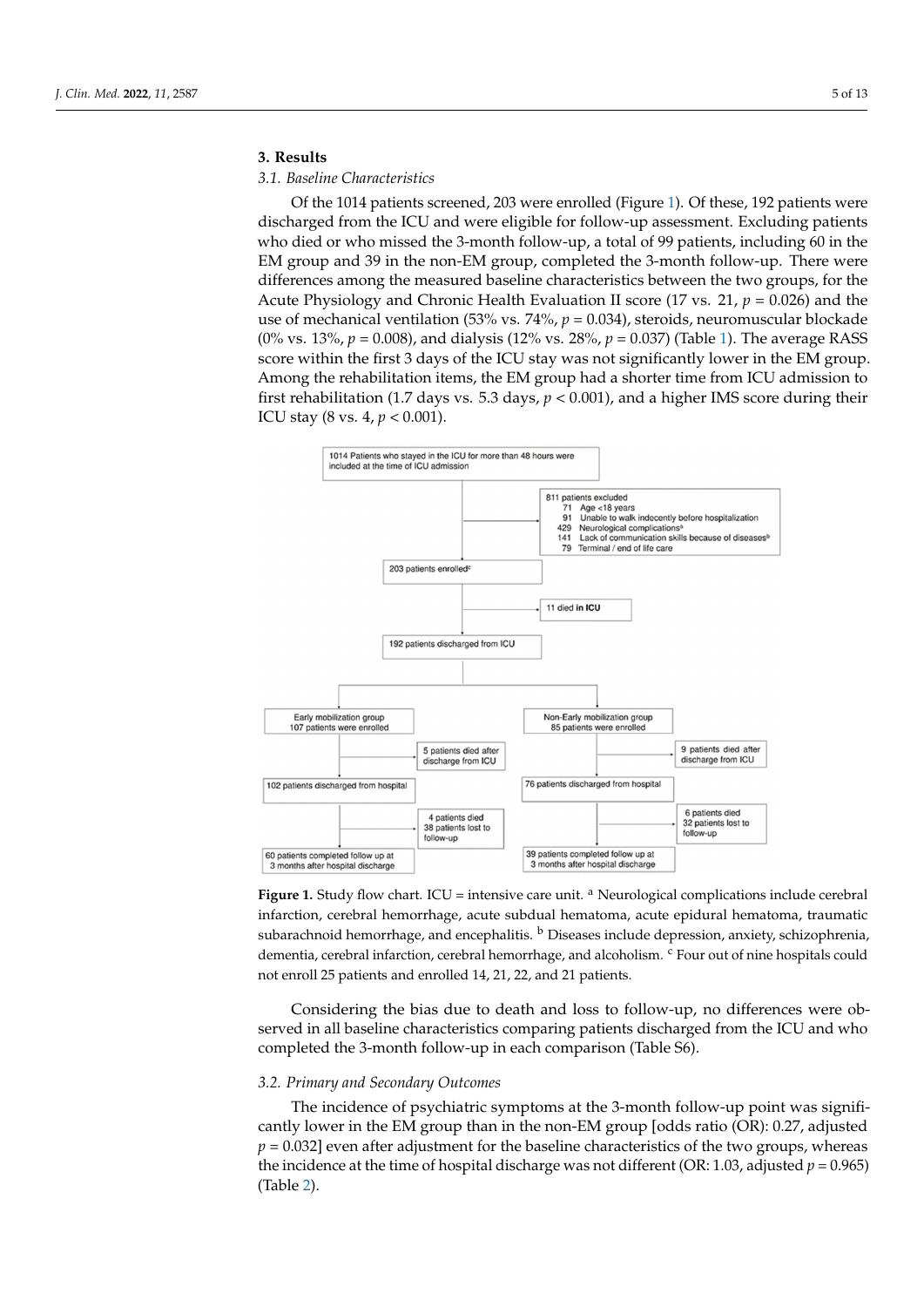#### <span id="page-5-0"></span>**Table 1.** Baseline characteristics.

| <b>Variables</b>                                                                       | Early<br><b>Mobilization Group</b><br>$(n = 60)$ | Non-Early<br>Mobilization Group $(n = 39)$ | $p$ Value |
|----------------------------------------------------------------------------------------|--------------------------------------------------|--------------------------------------------|-----------|
| Age (years), median (IQR)                                                              | $70(61 - 75)$                                    | $73(57-79)$                                | 0.416     |
| Gender (male), $n$ (%)                                                                 | 39(65)                                           | 23(59)                                     | 0.545     |
| BMI ( $\text{kg/m}^2$ ), median (IQR)                                                  | $23(21-25)$                                      | $24(21-27)$                                | 0.439     |
| Charlson Comorbidity Index, median (IQR)                                               | $2(1-2)$                                         | $1(0-2)$                                   | 0.591     |
| Barthel index before hospitalization, median (IQR) <sup>a</sup>                        | $100(100-100)$                                   | $100(100-100)$                             | 0.638     |
| ICU admission diagnosis, $n$ (%)                                                       |                                                  |                                            | 0.652     |
| Acute respiratory failure (including pneumonia)                                        | 6(10)                                            | 6(15)                                      |           |
| Cardiovascular disease                                                                 | 30(50)                                           | 18 (46)                                    |           |
| Gastric or colonic surgery                                                             | 10(17)                                           | 4(10)                                      |           |
| Sepsis, non-pulmonary                                                                  | 9(15)                                            | 5(13)                                      |           |
| Other diagnoses                                                                        | 5(8)                                             | 6(15)                                      |           |
| APACHE II score, median (IQR)                                                          | $17(12-22)$                                      | $21(16-26)$                                | 0.026     |
| SOFA at ICU admission, median (IQR)                                                    | $7(3-8)$                                         | $7(4-11)$                                  | 0.121     |
| The use of mechanical ventilation during ICU stay, $n$ (%)                             | 32(53)                                           | 29 (74)                                    | 0.034     |
| The use of continuous vasopressor during ICU stay, $n$ (%)                             | 34 (57)                                          | 25(64)                                     | 0.461     |
| The use of continuous analgesia during ICU stay, $n$ (%)                               | 37(62)                                           | 26(67)                                     | 0.613     |
| The use of continuous sedation during ICU stay, $n$ (%)                                | 45 (75)                                          | 28 (71)                                    | 0.723     |
| The use of steroid during ICU stay, $n$ (%)                                            | 7(12)                                            | 14(35)                                     | 0.006     |
| The use of neuromuscular blocking agent during ICU stay, $n$ (%)                       | 0(0)                                             | 5(13)                                      | 0.008     |
| The use of dialysis during ICU stay, $n$ (%)                                           | 7(12)                                            | 11(28)                                     | 0.037     |
| Average RASS score during the day shift from ICU day 1 to ICU<br>day 3, median (IQR) b | $0(0-0)$                                         | $0(-2-0)$                                  | 0.070     |
| Time to first out of bed mobilization after ICU admission (days)                       | $1.7(0.9-2.0)$                                   | $5.3(4.0-8.0)$                             | < 0.001   |
| Highest ICU mobility scale score during ICU stay                                       | $8(6-10)$                                        | $4(3-7)$                                   | < 0.001   |
| Number of daily rehabilitations per person on the ward<br>(minute/time)                | $31(22-43)$                                      | $34(27-40)$                                | 0.331     |

Data are presented as median (interquartile range) or number (%). IQR = interquartile range; BMI = Body mass index; ICU = Intensive Care Unit; APACHE = Acute Physiology and Chronic Health Evaluation; SOFA = Sequential Organ Failure Assessment; RASS = Richmond agitation sedation scale. <sup>a</sup> Barthel index before hospitalization was scored at the time of ICU admission based on the information from the family or the patients if they were conscious. <sup>b</sup> In all participating hospitals, RASS score, as a sedation scale, was monitored every 2 h during the day shift by nurses and recorded in the medical record. The best RASS score, which means the recorded number closest to zero during the day, of each day from days 1 to 3 was used to calculate the average value of RASS.

At 3 months follow-up, the EM group showed a significantly lower incidence of PTSD (OR: 0.06, adjusted  $p = 0.026$ ) and had a significantly lower HADS subset score for anxiety (adjusted  $p = 0.004$ ) and IES-R (adjusted  $p = 0.009$ ) compared with the non-EM group. The EM group demonstrated no significant differences in the incidence of depression, anxiety, and PTSD, the HADS subset scores for depression and anxiety, and the IES-R score at the time of hospital discharge. When comparing the assessment scores at hospital discharge and at 3 months follow-up, only changes in the HADS subset scores for anxiety in the EM group were significantly higher (adjusted  $p = 0.032$ ).

The risk for developing psychiatric symptoms [RR: 0.49, confidence interval (CI): 0.29–0.83, *p* = 0.010], depression (RR: 0.52, CI: 0.27–0.99, *p* = 0.006), anxiety (RR: 0.27, CI: 0.10–0.71, *p* < 0.001), and PTSD (RR: 0.07, CI: 0.01–0.54, *p* < 0.001) at 3 months follow-up were lower in the EM group, while no significant difference in the risk ratios was observed at the time of hospital discharge (Table [3\)](#page-6-1).

The time from ICU admission to first mobilization correlated weak linearly with the HADS subset scores for depression ( $r = 0.244$ ,  $p = 0.011$ ) and anxiety ( $r = 0.350$ ,  $p < 0.001$ ), and the IES-R score ( $r = 0.289$ ,  $p = 0.003$ ) at 3 months follow-up (Figure S1). Multiple linear regression analysis also demonstrated that EM was significantly associated with the HADS subset score for anxiety [β coefficient: 0.311, adjusted  $p = 0.004$ ] and the IES-R score (β coefficient: 0.278, adjusted *p* = 0.009) at 3 months follow-up. Changes in the HADS subset scores for anxiety were significantly associated with achieving EM ( $\beta$  coefficient:  $-0.242$ , adjusted  $p = 0.032$ ) (Table S7).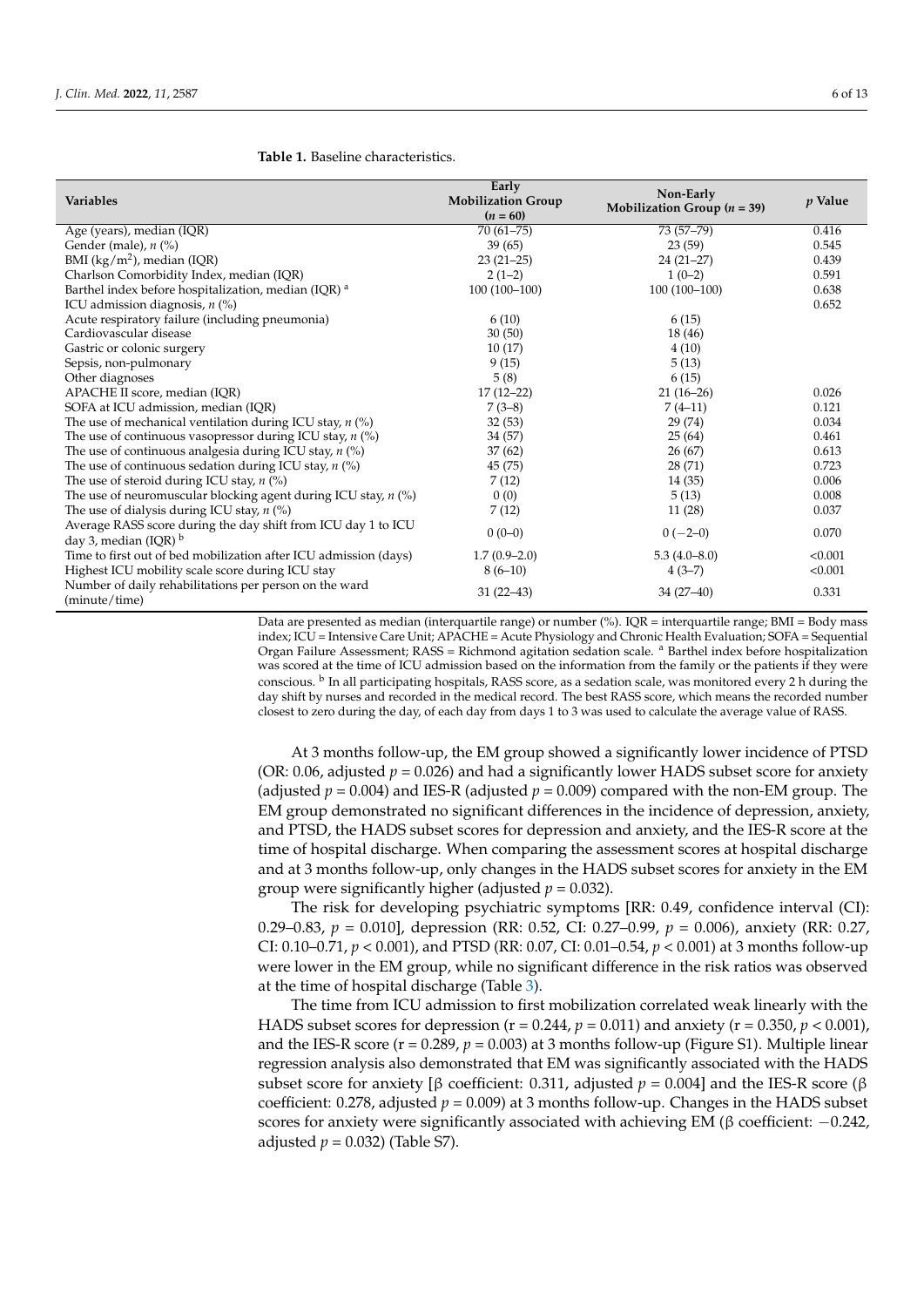| <b>Outcomes</b>                                                     | <b>Early Mobilization</b><br>Group | Non-Early<br><b>Mobilization Group</b> | $p$ Value | Adjusted b |
|---------------------------------------------------------------------|------------------------------------|----------------------------------------|-----------|------------|
|                                                                     | $(n = 60)$                         | $(n = 39)$                             |           | $p$ Value  |
| <b>Primary Outcome</b>                                              |                                    |                                        |           |            |
| Follow-up at 3 months after discharge                               |                                    |                                        |           |            |
| Patients with psychiatric symptoms, $n$ (%) <sup>a</sup>            | 15(25)                             | 20(51)                                 | 0.008     | 0.032      |
| At the time of hospital discharge                                   |                                    |                                        |           |            |
| Patients with psychiatric symptoms, $n$ (%) <sup>a</sup>            | 20(33)                             | 17(46)                                 | 0.214     | 0.965      |
| <b>Secondary Outcomes</b>                                           |                                    |                                        |           |            |
| Follow-up at 3 months after discharge                               |                                    |                                        |           |            |
| Patients who scored HADS subset for depression $\geq$ 8, n (%)      | 12(20)                             | 15(39)                                 | 0.044     | 0.107      |
| HADS subset score for depression, median (IQR)                      | $4(2-7)$                           | $6(2-9)$                               | 0.142     | 0.223      |
| Patients who scored HADS subset for anxiety $\geq 8$ , <i>n</i> (%) | 5(8)                               | 12(30)                                 | 0.004     | 0.104      |
| HADS subset score for anxiety, median (IQR)                         | $3(1-5)$                           | $6(4-8)$                               | < 0.001   | 0.004      |
| Patients who scored IES-R $>$ 25, n (%)                             | 1(2)                               | 9(23)                                  | < 0.001   | 0.026      |
| IES-R score, median (IQR)                                           | $4(1-9)$                           | $9(4-20)$                              | < 0.001   | 0.009      |
| At the time of hospital discharge                                   |                                    |                                        |           |            |
| Patients who scored HADS subset for depression $\geq$ 8, n (%)      | 16(27)                             | 15(40)                                 | 0.155     | 0.917      |
| HADS subset score for depression, median (IQR)                      | $4(2-8)$                           | $6(4-9)$                               | 0.086     | 0.471      |
| Patients who scored HADS subset for anxiety $\geq$ 8, <i>n</i> (%)  | 11 (18)                            | 7(19)                                  | 0.943     | 0.772      |
| HADS subset score for anxiety, median (IQR)                         | $3(1-6)$                           | $4(2-7)$                               | 0.392     | 0.448      |
| Patients who scored IES-R $>$ 25, n (%)                             | 2(3)                               | 5(14)                                  | 0.102     | 0.266      |
| IES-R score, median (IQR)                                           | $6(2-12)$                          | $10(4-17)$                             | 0.052     | 0.163      |
| Changes between follow-up at 3 months and hospital discharge        |                                    |                                        |           |            |
| HADS subset score for depression, median (IQR)                      | $1(-2-3)$                          | $1(-1-3)$                              | 0.928     | 0.418      |
| HADS subset score for anxiety, median (IQR)                         | $1(-2-4)$                          | $-1(-4-1)$                             | 0.006     | 0.032      |
| IES-R score, median (IQR)                                           | $1(-2-7)$                          | $-1(-7-5)$                             | 0.053     | 0.131      |

<span id="page-6-0"></span>**Table 2.** Outcomes: psychiatric disorders in ICU survivors.

Data are presented as number (%) or median (interquartile range). ICU = Intensive Care Unit, HADS = Hospital anxiety and depression scale, IQR = interquartile range, IES-R = Impact of event scale-revised, EQ-5D-5L = EuroQol-5 Dimensions-5 Levels. <sup>a</sup> Psychiatric symptoms were defined as the presence of at least one of three symptoms; depression, anxiety, and PTSD. <sup>b</sup> Multiple linear for continuous variable or multiple logistic regression analysis for nominal variables were performed to identify an association of the primary outcome with the following covariates. The covariates in the multi-variates analysis included age, male gender, Barthel index before hospitalization, ICU admission diagnosis (acute respiratory failure, cardiovascular disease, gastric or colonic surgery, sepsis, other), acute physiology and chronic health evaluation II score, use of mechanical ventilation, use of continuous analgesia, use of continuous sedation, use of steroids, use of neuromuscular blocking agents, and use of dialysis.

<span id="page-6-1"></span>**Table 3.** Association between early mobilization and the presence of psychiatric symptoms.

The data are presented as risk ratio or odds ratio with 95% confidence interval. \* <0.05, \*\* <0.01, \*\*\* <0.001. HADS = Hospital anxiety and depression scale, IES-R = Impact of event scale-revised, CI = Confidence interval. <sup>a</sup> Psychiatric symptoms are defined as the presence of at least one of three symptoms; depression, anxiety, and PTSD. <sup>b</sup> Multiple logistic regression analysis was performed to identify an association of the primary outcome with the following covariates. The covariates in the multi-variates analysis included age, male gender, Barthel index before hospitalization, ICU admission diagnosis (acute respiratory failure, cardiovascular disease, gastric or colonic surgery, sepsis, other), acute physiology and chronic health evaluation II score, use of mechanical ventilation, use of continuous analgesia, use of continuous sedation, use of steroids, use of neuromuscular blocking agents, and use of dialysis.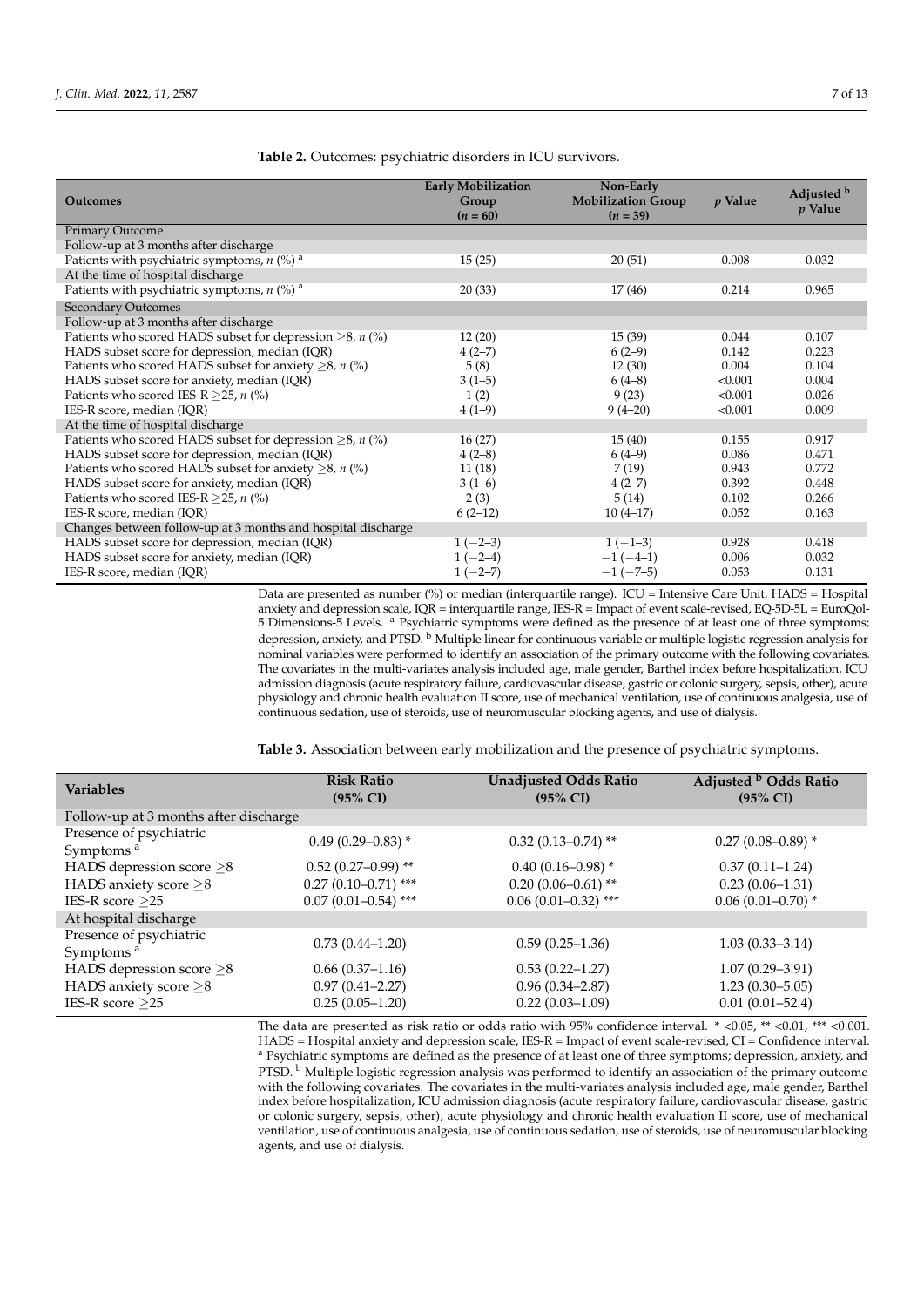#### *3.3. Other Variables*

There was no difference between the two groups in the EQ-5D-5L at 3 months followup and at hospital discharge. The EM group had a shorter length of ICU and hospital stays, a higher Barthel Index at hospital discharge, and a lower incidence of delirium and ICU-AW. (Table [4\)](#page-7-0).

<span id="page-7-0"></span>**Table 4.** Comparison of clinical outcomes between early mobilization group and non-early mobilization group.

| <b>Outcomes</b>                                 | Early<br><b>Mobilization Group</b><br>$(n = 60)$ | Non-Early<br><b>Mobilization Group</b><br>$(n = 39)$ | <i>p</i> Value | Adjusted $a$ $p$ Value $a$ |
|-------------------------------------------------|--------------------------------------------------|------------------------------------------------------|----------------|----------------------------|
| Health-related quality of life                  |                                                  |                                                      |                |                            |
| The EO-5D-5L index at the time of 3 month       | 0.89                                             | 0.82                                                 | 0.235          | 0.952                      |
| after hospital discharge                        | $(0.70 - 0.94)$                                  | $(0.70 - 0.94)$                                      |                |                            |
| The EQ-5D-5L index at the time of hospital      | 0.81                                             | 0.70                                                 | 0.384          | 0.926                      |
| discharge                                       | $(0.71 - 0.89)$                                  | $(0.44 - 0.94)$                                      |                |                            |
| Clinical outcomes and physical assessment       |                                                  |                                                      |                |                            |
| The number of patients who can walk             | 58 (97)                                          | 33(85)                                               | 0.032          | 0.136                      |
| independently at the time of hospital discharge |                                                  |                                                      |                |                            |
| Duration of mechanical ventilation (days)       | $1.4(1-2)$                                       | $4.4(2 - 8.7)$                                       | < 0.001        | 0.326                      |
| ICU length of stay (days)                       | $4(3-5)$                                         | $7(5-13)$                                            | < 0.001        | < 0.001                    |
| Hospital length of stay (days)                  | $22(19-29)$                                      | $32(22 - 51)$                                        | 0.004          | 0.009                      |
| Barthel index at hospital discharge             | $100(90-100)$                                    | $90(70-100)$                                         | 0.022          | 0.020                      |
| The number of patients who diagnosed as         |                                                  |                                                      |                |                            |
| delirium during ICU stay                        | 11(18)                                           | 16(41)                                               | 0.013          | 0.001                      |
| The number of patients who diagnosed as ICU     | 2(3)                                             | 8(21)                                                | 0.006          | 0.004                      |
| acquired weakness at the time of ICU discharge  |                                                  |                                                      |                |                            |

Data are presented as median (interquartile range) or number (%). IQR = interquartile range; ICU = Intensive Care Unit; IMS = ICU mobility scale. <sup>a</sup> Multiple linear for continuous variable or multiple logistic regression analysis for nominal variable were performed to identify an association of the primary outcome with the following covariates. The covariates in the multi-variates analysis included age, male gender, Barthel index before hospitalization, ICU admission diagnosis (acute respiratory failure, cardiovascular disease, gastric or colonic surgery, sepsis, other), acute physiology and chronic health evaluation II score, use of mechanical ventilation, use of continuous analgesia, use of continuous sedation, use of steroids, use of neuromuscular blocking agents and use of dialysis.

#### *3.4. Post Hoc Sensitivity Analysis*

The model created by IPTW considering the influence of death and follow-up loss showed that EM correlated significantly with a lower incidence of psychiatric symptoms (OR:  $0.28$ , CI:  $0.11$ – $0.73$ , adjusted  $p = 0.008$ ), lower incidence of anxiety and PTSD, and a lower HADS subset score for anxiety and IES-R score at 3 months follow-up (Table S8). In the IPTW analysis using the propensity score with adjustment of 19 baseline variables, EM correlated significantly with a lower incidence of psychiatric symptoms at 3 months (OR:  $0.49$ , CI:  $0.14 - 0.93$ , adjusted  $p = 0.046$ ) and a lower incidence of PTSD and a lower HADS subset score for anxiety and IES-R score (Table S9).

#### **4. Discussion**

The incidence of psychiatric symptoms was significantly lower in the EM group and EM in the ICU was significantly associated with a lower incidence of psychiatric symptoms at 3 months follow-up after hospital discharge even after adjustment for significant differences in the baseline characteristics including severity and treatments received. The results were consistent even if the influence of patient death, loss to follow-up or potential confounding factors were included in the analysis. Furthermore, the interval from ICU admission to first mobilization correlated significantly with the score of HADS subsets for Depression and Anxiety and the score of IES-R for PTSD.

Mobilization, rehabilitation at the level of sitting on the edge of the bed or higher was significantly associated with improved psychiatric symptoms. A previous systematic review using mobilization in the ICU as an intervention did not show a significant improvement in psychiatric symptoms after ICU discharge [\[50\]](#page-12-3). Of note, most studies in that systematic review did not define the time point for mobilization, despite the potential benefit of mobilization within 72 h of ICU admission (Early Mobilization) which is described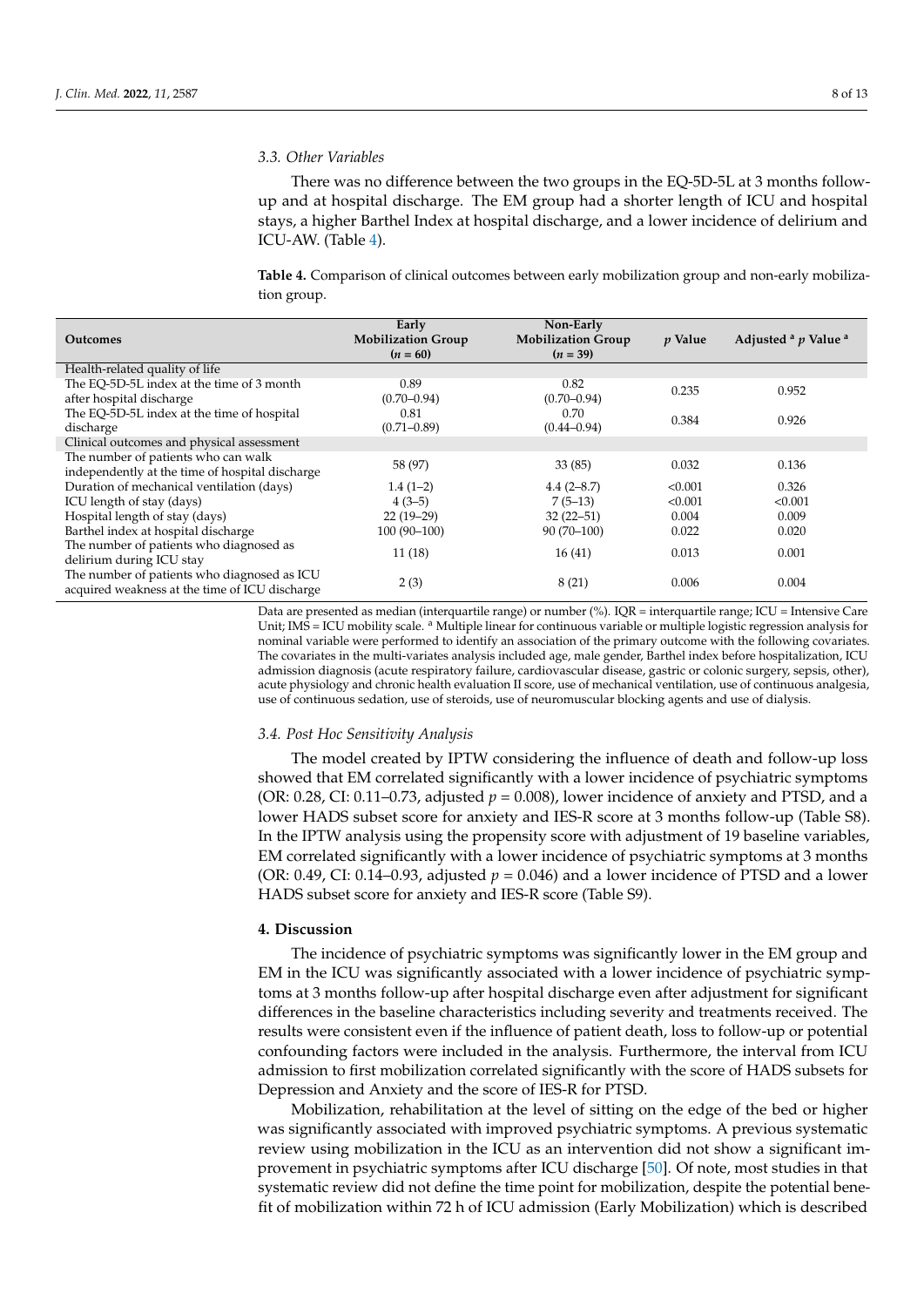in current literature [\[13,](#page-10-12)[51\]](#page-12-4). For instance, providing EM improves independent physical function at the time of discharge, shortens delirium duration, and increases ventilatorfree days [\[52\]](#page-12-5), whereas mobilization initiated more than 72 h after ICU admission has no beneficial effect [\[13](#page-10-12)[,53\]](#page-12-6).

The present study supports the idea that the effect of EM on outcomes related to psychiatric symptoms after ICU discharge as well as other clinical outcomes might be maximized if mobilization is initiated within 72 h of ICU admission. The significant correlation between time from ICU admission to achieve EM and scores for diagnosing psychiatric symptoms support this idea. The interval until initiation of mobilization might be an essential aspect of physical rehabilitation in the ICU to maximize the effect on patient outcomes.

The EM group had a lower incidence of psychiatric symptoms at 3 months followup, but there was no significant difference between the groups at discharge. It has been reported that there is a time lag for the onset of anxiety and depression [\[54,](#page-12-7)[55\]](#page-12-8). Therefore, the time of onset of each psychiatric symptom, such as depression, anxiety, and PTSD, could be different [\[56\]](#page-12-9). The time for the effect of EM on outcomes after hospital discharge to appear could vary among the psychiatric symptoms. Comparing the difference at 3 months and at hospital discharge, anxiety was the most improved among the psychiatric symptoms assessed. As previous studies have shown, an exercise period of at least 8 weeks is required to reduce depression, whereas anxiety disorders are improved with exercise in a relatively short period [\[13](#page-10-12)[,57\]](#page-12-10). Considering these, the follow-up period might be adjusted depending on outcomes and interventions of the study related to psychiatric symptoms after ICU admission.

Several studies suggest an interaction between physical and psychiatric factors and these outcomes could be linked [\[58](#page-12-11)[,59\]](#page-12-12). Physical impairment could result in poor psychiatric function and vice versa. For example, ICU-AW could lead to the development of delirium which is a potential risk factor for the development of psychiatric disorders [\[60\]](#page-12-13). There is evidence to support the idea that EM could reduce not only physical impairment, such as ICU-AW, but also delirium similar to the results of the present study [\[61\]](#page-12-14) and might result in a synergistic and beneficial effect on psychiatric function. It has been suggested that exercise or mobilization improves mental health [\[62\]](#page-12-15) and self-efficacy [\[63\]](#page-12-16), increase endorphin and monoamine levels [\[63\]](#page-12-16), decrease cortisol levels [\[64\]](#page-12-17), and increase brainderived neurotrophic factor [\[65\]](#page-12-18), resulting in better psychiatric outcomes as a potential mechanism for mobilization improving psychiatric symptoms. In addition, there were several differences in outcomes at the time of hospital discharge, such as physical function, that could be not only intervening factors but also mediators of psychiatric symptoms after a critical illness. Further studies are warranted to validate the relationship between physical and psychiatric function, and the background mechanisms to capture the interaction between interventions such as mobilization, physical impairment at hospital discharge, and psychiatric symptoms at follow-up.

The comparability between the two groups is a primary limitation of this study. The calculated sample size could not be achieved, there was a relatively large influence of death and loss to follow-up and the study was not randomized. These factors may limit generalizability to other ICUs. Second, there are confounding factors which could not be adjusted for, such as educational history and clinical frailty. However, multivariate analysis with important clinical factors, IPTW, and propensity score matching adjusted by potential confounders showed consistent results even though there are several differences in important baseline characteristics of the two groups, for example the use of mechanical ventilation, steroids, neuromuscular blocking agents and dialysis. Third, outcomes were limited to short-term follow-up. Fourth, whether the patient could receive rehabilitation at the level of sitting on the edge of the bed or higher depended on the rehabilitation policy used in each participating hospital. Therefore, whether EM could not be provided due to poor general condition or other factors was not identified. Fifth, the psychiatric symptoms of the primary outcome of this study are diagnosed by scoring and are not based on criteria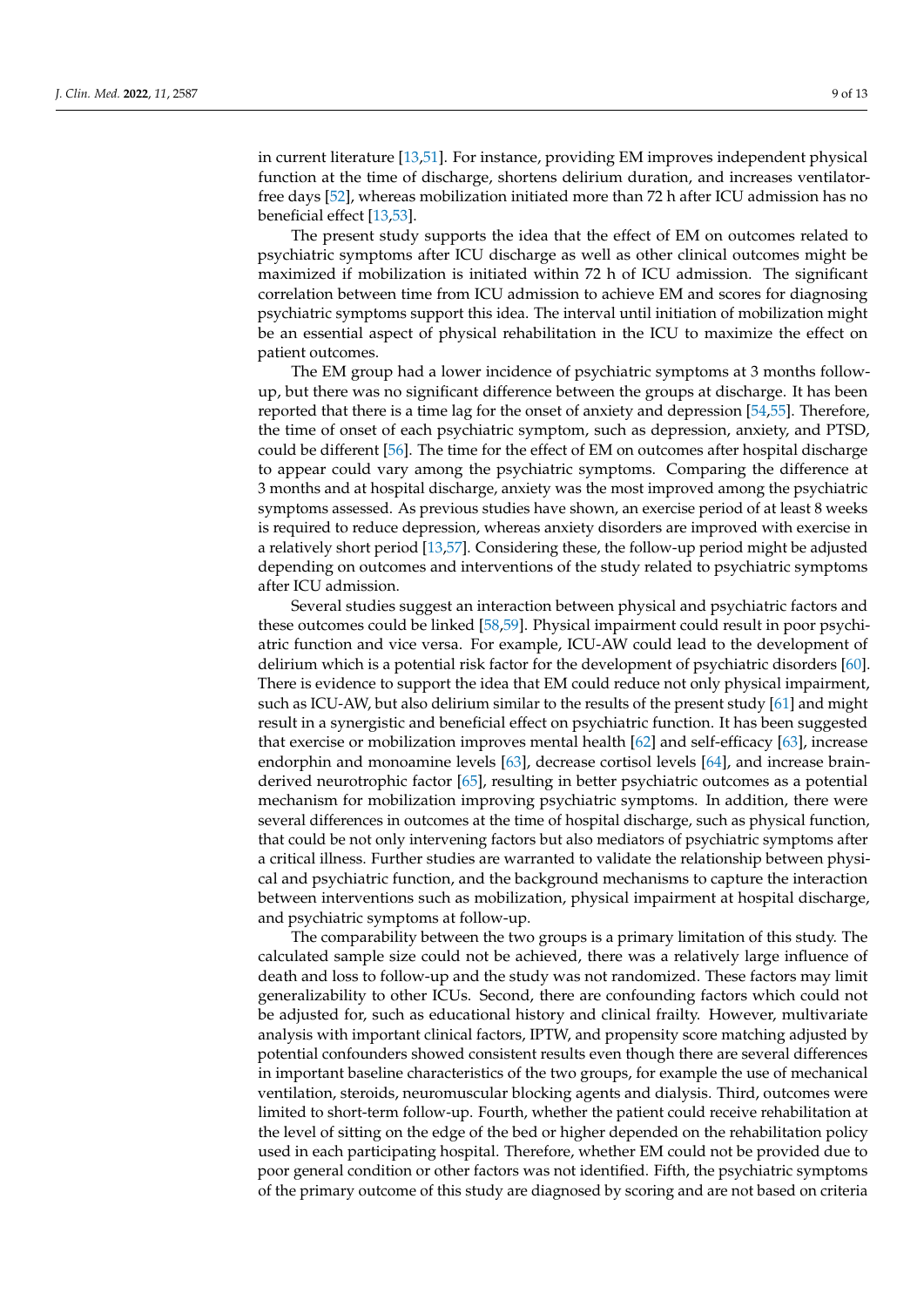by psychiatrists or psychiatric liaison teams. Finally, patients who died in the ICU were excluded from the analysis in this study because we targeted ICU survivors. This could result in selection bias and these findings should be interpreted with caution. To further validate these results and investigate causality, a multicenter randomized controlled trial with more patients is needed.

#### **5. Conclusions**

EM in the ICU is significantly associated with lower rates of psychiatric symptoms, including depression, anxiety, and PTSD, at 3 months follow-up after hospital discharge. The interval from ICU admission to mobilization might be an important parameter to maximize the beneficial effects on patient outcomes.

**Supplementary Materials:** The following supporting information can be downloaded at: [https:](https://www.mdpi.com/article/10.3390/jcm11092587/s1) [//www.mdpi.com/article/10.3390/jcm11092587/s1,](https://www.mdpi.com/article/10.3390/jcm11092587/s1) Table S1. Exclusion criteria; Table S2. Early Mobilization Protocol; Table S3. Details of follow-up; Table S4. The rationale for collected data; Table S5. Details of the post hoc sensitivity analysis; Table S6. Comparison of baseline characteristics of patients considering bias related to loss to follow-up and death; Figure S1. Correlation between the time from ICU admission to first mobilization and each assessment score for psychiatric disorders at 3 months follow-up. HADS = Hospital anxiety and depression scale, IES-R = Impact of event scale-revised. Mobilization is defined as physical rehabilitation at the level of sitting on the edge of the bed or higher; Table S7. Association between early mobilization and psychiatric disorder assessment score; Table S8. Sensitivity analysis using inverse probability of treatment weighted statistics considering bias from death and loss to follow-up; Table S9. Sensitivity analysis using a propensity score with 19 confounding factors.

**Author Contributions:** S.W. and K.L. conducted the study design. S.W., A.K.L., K.N., R.K., T.H., K.I., D.Y., Y.T., T.N., Y.M., T.K. (Takahiro Kanaya), S.S., H.K. and T.K (Toru Kotani). participated in creating the protocol and introducing the protocol in our ICU. SW and KL helped in the data collection and the statistical analysis. S.W., K.L., K.N., A.K.L. and T.K. (Toru Kotani). helped in the development of this manuscript, and A.K.L. also checked the English grammar. A.K.L. advised on the statistical methods. All authors have read and agreed to the published version of the manuscript.

**Funding:** Supported, in part, by grants from the Public Trust Foundation of Marumo ER Medicine & Research Institute of Japan. Morita received support for article research from the Public Trust Foundation of Marumo ER Medicine & Research Institute of Japan. A.K.L. reports personal fees from MERA and receives a salary from TXP Medical completely outside of the submitted work. K.N. reports personal fees from Abbott Laboratory, Nestle, TERUMO, GETINGE, Asahi Kasei Pharma, Ono Pharmaceutical, Japan Blood Products Organization, Nihon Pharmaceutical, Otsuka Pharmaceutical, Pfizer, Toray, and Baxter, and grants from Asahi Kasei Pharma outside of the submitted work. The remaining authors have disclosed that they do not have any potential conflicts of interest.

**Institutional Review Board Statement:** This research was approved by the ethics committee of each participating hospital and the ethics committee of the Nagoya Medical Center Hospital (institutional review board approval number 2018093, date of approval 10 April 2018).

**Informed Consent Statement:** Informed consent was obtained from all subjects involved in the study.

**Data Availability Statement:** The dataset generated and analyzed during the current study is not publicly available but is available from the corresponding author on reasonable request.

**Acknowledgments:** The authors would like to thank the study coordinators Tetsuo Ikai, Gen Kudo, Masako Shimada, Syouhei Yokota, Naoko Shima, Maiko Mori, Yayoi Honjo, Ohno Mika, Takahiro Kanaya, Yasuko Muranaka, Hiromasa Harada, Masahiro Tamashiro, Shohei Miyazato, Shogo Sakihama, Ryo Nagato, Shuhei Ikeguchi, Yoshiyuki Teranobu, Tsubasa Watanabe, Yuuiichi Miyagi, Hiroyuki Touyama, Moromizato, Ayako Kawasaki, Noriyo Suzuki, Sayaka Hosoi, Takahiro Fujita, Syohei Hachisu, Hidehiko Nakano, and Hiromu Naraba. The authors would also like to thank the entire ICU staff at all the participating hospitals. The authors thank Akiko Kada, a biostatistician at Nagoya Medical Center, for providing assistance in reviewing the manuscript.

**Conflicts of Interest:** Some authors report potential conflicts of interest outside of the current study: YM received support for article research from the Public Trust Foundation of Marumo ER Medicine &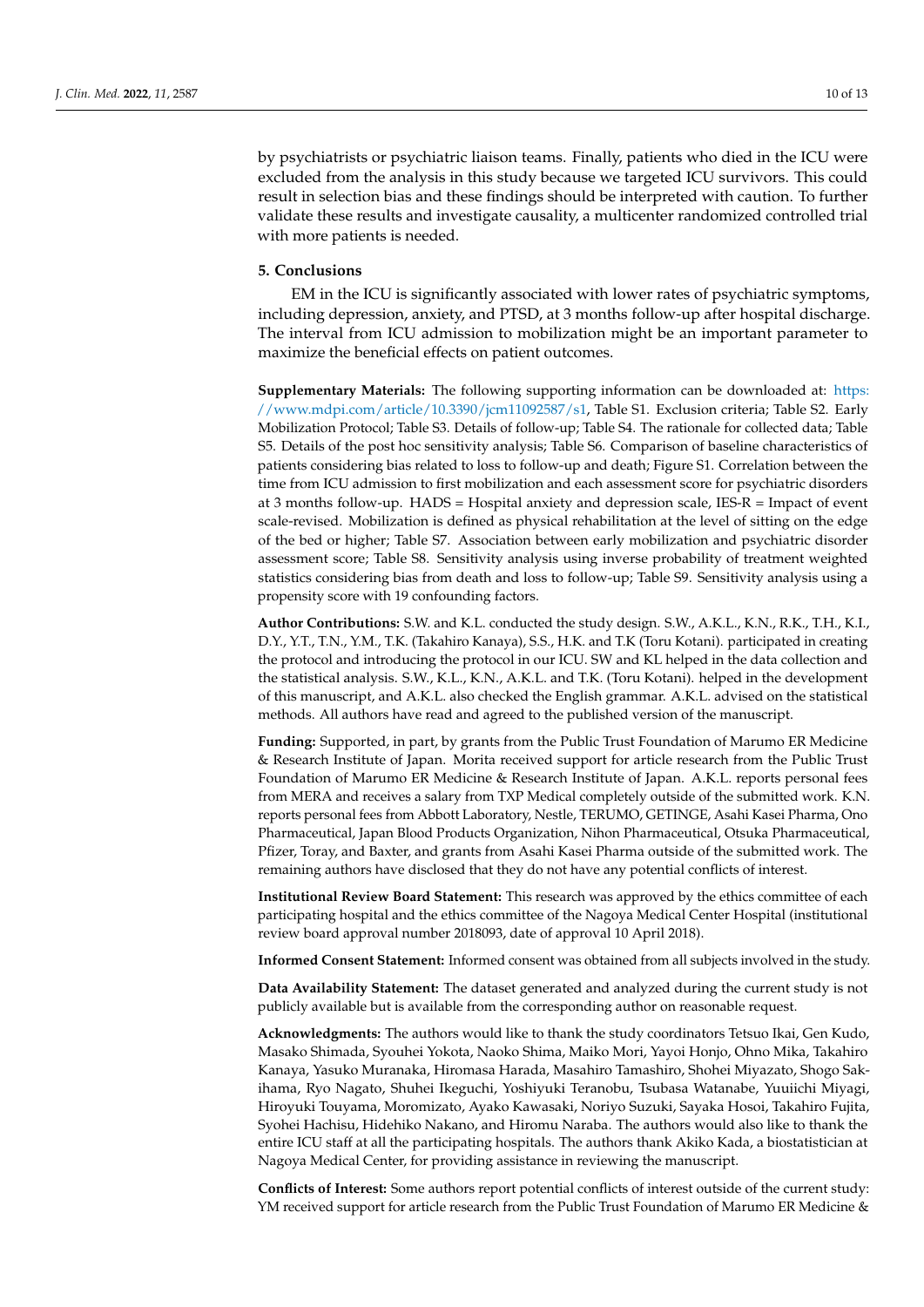Research Institute of Japan. H.K. receives a salary from the Japanese Society for Early Mobilization (nonprofit society) as a chair (full time). A.K.L. received personal fees from MERA and receives a salary from TXP Medical. T.K. (Toru Kotani). is on the medical advisory board for Toray Medical, Healios, and C-Ventec; and received lecture fees from Paramount bed, Ono Pharmaceutical, and Pfizer. The remaining authors have disclosed that they do not have any potential conflicts of interest.

#### **References**

- <span id="page-10-0"></span>1. Kawakami, D.; Fujitani, S.; Morimoto, T.; Dote, H.; Takita, M.; Takaba, A.; Hino, M.; Nakamura, M.; Irie, H.; Adachi, T.; et al. Prevalence of post-intensive care syndrome among Japanese intensive care unit patients: A prospective, multicenter, observational J-PICS study. *Crit. Care* **2021**, *25*, 69. [\[CrossRef\]](http://doi.org/10.1186/s13054-021-03501-z) [\[PubMed\]](http://www.ncbi.nlm.nih.gov/pubmed/33593406)
- <span id="page-10-1"></span>2. Jackson, J.C.; Pandharipande, P.P.; Girard, T.D.; Brummel, N.E.; Thompson, J.L.; Hughes, C.G.; Pun, B.T.; Vasilevskis, E.E.; Morandi, A.; Shintani, A.K.; et al. Depression, post-traumatic stress disorder, and functional disability in survivors of critical illness in the BRAIN-ICU study: A longitudinal cohort study. *Lancet Respir. Med.* **2014**, *2*, 369–379. [\[CrossRef\]](http://doi.org/10.1016/S2213-2600(14)70051-7)
- <span id="page-10-2"></span>3. Needham, D.M.; Davidson, J.; Cohen, H.; Hopkins, R.O.; Weinert, C.; Wunsch, H.; Zawistowski, C.; Bemis-Dougherty, A.; Berney, S.C.; Bienvenu, O.J.; et al. Improving long-term outcomes after discharge from intensive care unit: Report from a stakeholders' conference. *Crit. Care Med.* **2012**, *40*, 502–509. [\[CrossRef\]](http://doi.org/10.1097/CCM.0b013e318232da75)
- <span id="page-10-3"></span>4. Harvey, M.A. The truth about consequences–post-intensive care syndrome in intensive care unit survivors and their families. *Crit. Care Med.* **2012**, *40*, 2506–2567. [\[CrossRef\]](http://doi.org/10.1097/CCM.0b013e318258e943) [\[PubMed\]](http://www.ncbi.nlm.nih.gov/pubmed/22809925)
- <span id="page-10-4"></span>5. Myers, E.A.; Smith, D.A.; Allen, S.R.; Kaplan, L.J. Post-ICU syndrome: Rescuing the undiagnosed. *JAAPA* **2016**, *29*, 34–37. [\[CrossRef\]](http://doi.org/10.1097/01.JAA.0000481401.21841.32) [\[PubMed\]](http://www.ncbi.nlm.nih.gov/pubmed/27023654)
- <span id="page-10-5"></span>6. Parker, A.M.; Sricharoenchai, T.; Raparla, S.; Schneck, K.W.; Bienvenu, O.J.; Needham, D.M. Posttraumatic Stress Disorder in Critical Illness Survivors: A Metaanalysis. *Crit. Care Med.* **2015**, *43*, 1121–1129. [\[CrossRef\]](http://doi.org/10.1097/CCM.0000000000000882) [\[PubMed\]](http://www.ncbi.nlm.nih.gov/pubmed/25654178)
- <span id="page-10-6"></span>7. Huang, M.; Parker, A.M.; Bienvenu, O.J.; Dinglas, V.D.; Colantuoni, E.; Hopkins, R.O.; Needham, D.M.; National Institutes of Health, National Heart, Lung, and Blood Institute Acute Respiratory Distress Syndrome Network. Psychiatric Symptoms in Acute Respiratory Distress Syndrome Survivors: A One-Year National Multi-Center Study. *Crit. Care Med.* **2016**, *44*, 954–965. [\[CrossRef\]](http://doi.org/10.1097/CCM.0000000000001621)
- <span id="page-10-7"></span>8. Styf, J.R.; Hutchinson, K.; Carlsson, S.G.; Hargens, A.R. Depression, mood state, and back pain during microgravity simulated by bed rest. *Psychosom. Med.* **2001**, *63*, 862–864. [\[CrossRef\]](http://doi.org/10.1097/00006842-200111000-00002)
- <span id="page-10-8"></span>9. Ishizaki, Y.; Ishizaki, T.; Fukuoka, H.; Kim, C.S.; Fujita, M.; Maegawa, Y.; Fujioka, H.; Katsura, T.; Suzuki, Y.; Gunji, A. Changes in mood status and neurotic levels during a 20-day bed rest. *Acta Astronaut.* **2002**, *50*, 453–459. [\[CrossRef\]](http://doi.org/10.1016/S0094-5765(01)00189-8)
- <span id="page-10-9"></span>10. Bridle, C.; Spanjers, K.; Patel, S.; Atherton, N.M.; Lamb, S.E. Effect of exercise on depression severity in older people: Systematic review and meta-analysis of randomised controlled trials. *Br. J. Psychiatry* **2012**, *201*, 180–185. [\[CrossRef\]](http://doi.org/10.1192/bjp.bp.111.095174)
- <span id="page-10-10"></span>11. Cooney, G.M.; Kerry, D.; Carolyn, A.G.; Debbie, A.L.; Jane, R.; Fiona, R.W.; Marion, M.; Gillian, E.M. Exercise for depression. *Cochrane Database Syst. Rev.* **2013**, *12*, CD004366. [\[CrossRef\]](http://doi.org/10.1002/14651858.CD004366.pub6)
- <span id="page-10-11"></span>12. Nishida, O.; Ogura, H.; Egi, M.; Fujishima, S.; Hayashi, Y.; Iba, T.; Imaizumi, H.; Inoue, S.; Kakihana, Y.; Kotani, J.; et al. The Japanese Clinical Practice Guidelines for Management of Sepsis and Septic Shock 2016. *Acute Med. Surg.* **2018**, *5*, 3–89. [\[CrossRef\]](http://doi.org/10.1002/ams2.322) [\[PubMed\]](http://www.ncbi.nlm.nih.gov/pubmed/29445505)
- <span id="page-10-12"></span>13. Fuest, K.; Schaller, S.J. Recent evidence on early mobilization in critical-ill patients. *Curr. Opin. Anaesthesiol.* **2018**, *31*, 144–150. [\[CrossRef\]](http://doi.org/10.1097/ACO.0000000000000568) [\[PubMed\]](http://www.ncbi.nlm.nih.gov/pubmed/29351145)
- <span id="page-10-13"></span>14. Hatch, R.; Young, D.; Barber, V.; Griffiths, J.; Harrison, D.A.; Watkinson, P. Anxiety, Depression and Post Traumatic Stress Disorder after critical illness: A UK-wide prospective cohort study. *Crit. Care* **2018**, *22*, 310. [\[CrossRef\]](http://doi.org/10.1186/s13054-018-2223-6)
- <span id="page-10-14"></span>15. Marra, A.; Pandharipande, P.P.; Girard, T.D.; Patel, M.B.; Hughes, C.G.; Jackson, J.C.; Thompson, J.L.; Chandrasekhar, R.; Ely, E.W.; Brummel, N.E. Co-Occurrence of Post-Intensive Care Syndrome Problems Among 406 Survivors of Critical Illness. *Crit. Care Med.* **2018**, *46*, 1393–1401. [\[CrossRef\]](http://doi.org/10.1097/CCM.0000000000003218)
- <span id="page-10-15"></span>16. Vandenbroucke, J.P.; von Elm, E.; Altman, D.G.; Gøtzsche, P.C.; Mulrow, C.D.; Pocock, S.J.; Poole, C.; Schlesselman, J.J.; Egger, M.; STROBE Initiative. Strengthening the reporting of observational studies in epidemiology (STROBE): Explanation and elaboration. *Epidemiology* **2007**, *18*, 805–835. [\[CrossRef\]](http://doi.org/10.1097/EDE.0b013e3181577511)
- <span id="page-10-16"></span>17. Harrold, M.E.; Salisbury, L.G.; Webb, S.A. Australia and Scotland ICU Physiotherapy Collaboration. Early mobilisation in intensive care units in Australia and Scotland: A prospective, observational cohort study examining mobilisation practises and barriers. *Crit. Care* **2015**, *19*, 336. [\[CrossRef\]](http://doi.org/10.1186/s13054-015-1033-3)
- 18. Kuhn, K.F.; Schaller, S.J. Comment on Early versus delayed mobilization for in-hospital mortality and health-related quality of life among critically ill patients: A systematic review and meta-analysis. *J. Intensive Care* **2020**, *8*, 21. [\[CrossRef\]](http://doi.org/10.1186/s40560-020-0436-7)
- <span id="page-10-17"></span>19. Watanabe, S.; Liu, K.; Morita, Y.; Kanaya, T.; Naito, Y.; Arakawa, R.; Suzuki, S.; Katsukawa, H.; Lefor, A.K.; Hasegawa, Y.; et al. Changes in barriers to implementing early mobilization in the intensive care unit: A single center retrospective cohort study. *Nagoya J. Med. Sci.* **2021**, *83*, 443–464. [\[CrossRef\]](http://doi.org/10.18999/nagjms.83.3.443)
- 20. Liu, K.; Ogura, T.; Takahashi, K.; Nakamura, M.; Ohtake, H.; Fujiduka, K.; Abe, E.; Oosaki, H.; Miyazaki, D.; Suzuki, H.; et al. A Progressive Early Mobilization Program Is Significantly Associated With Clinical and Economic Improvement: A Single-Center Quality Comparison Study. *Crit. Care Med.* **2019**, *47*, e744–e752. [\[CrossRef\]](http://doi.org/10.1097/CCM.0000000000003850)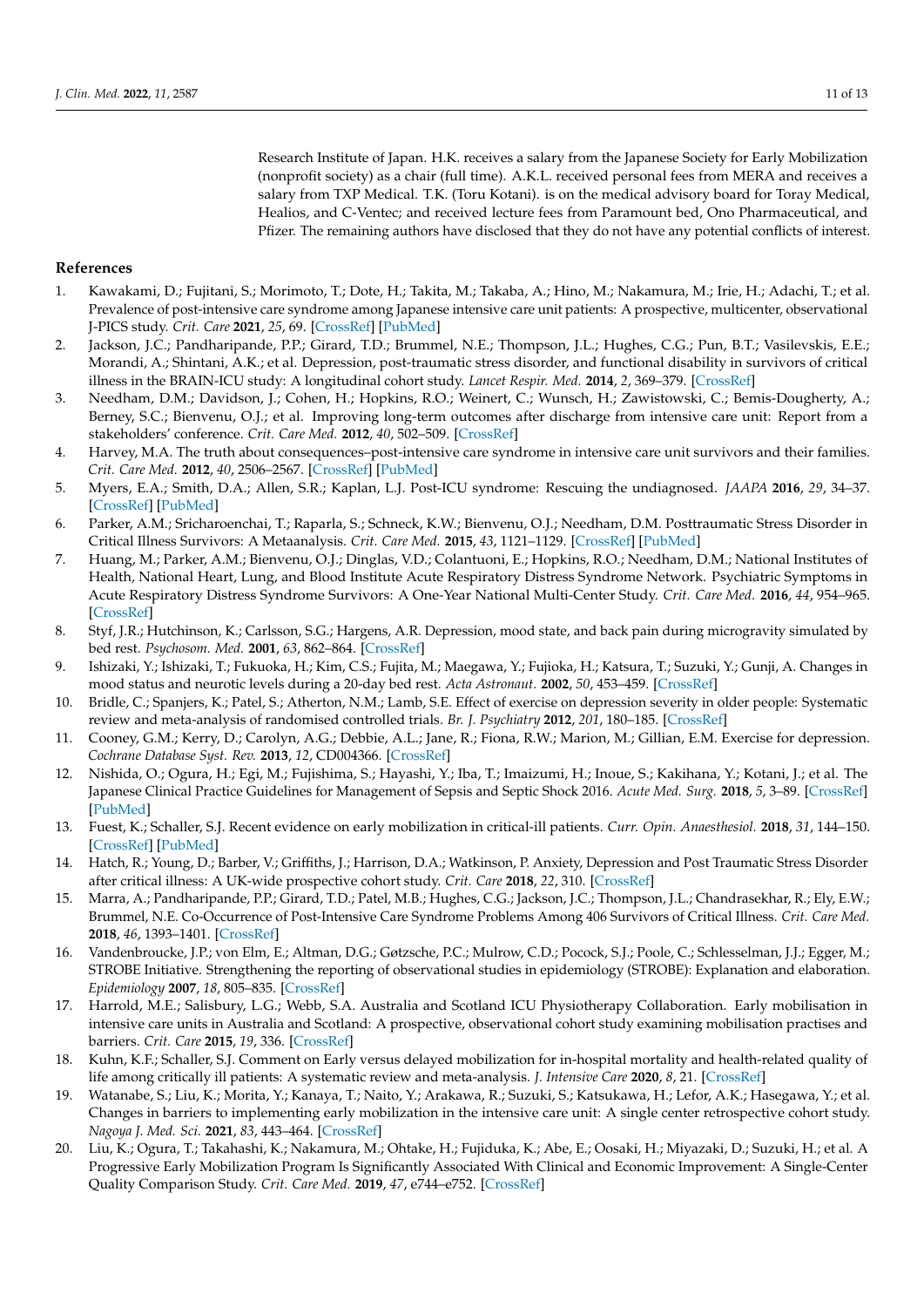- <span id="page-11-0"></span>21. Watanabe, S.; Kotani, T.; Taito, S.; Ota, K.; Ishii, K.; Ono, M.; Katsukawa, H.; Kozu, R.; Morita, Y.; Arakawa, R.; et al. Determinants of gait independence after mechanical ventilation in the intensive care unit: A Japanese multicenter retrospective exploratory cohort study. *J. Intensive Care* **2019**, *7*, 53. [\[CrossRef\]](http://doi.org/10.1186/s40560-019-0404-2) [\[PubMed\]](http://www.ncbi.nlm.nih.gov/pubmed/31798888)
- <span id="page-11-1"></span>22. Katsukawa, H.; Ota, K.; Liu, K.; Morita, Y.; Watanabe, S.; Sato, K.; Ishii, K.; Yasumura, D.; Takahashi, Y.; Tani, T.; et al. Risk Factors of Patient-Related Safety Events during Active Mobilization for Intubated Patients in Intensive Care Units-A Multi-Center Retrospective Observational Study. *J. Clin. Med.* **2021**, *10*, 2607. [\[CrossRef\]](http://doi.org/10.3390/jcm10122607) [\[PubMed\]](http://www.ncbi.nlm.nih.gov/pubmed/34199207)
- <span id="page-11-2"></span>23. Devlin, J.W.; Skrobik, Y.; Gélinas, C.; Needham, D.M.; Slooter, A.; Pandharipande, P.P.; Watson, P.L.; Weinhouse, G.L.; Nunnally, M.E.; Rochwerg, B.; et al. Clinical Practice Guidelines for the Prevention and Management of Pain, Agitation/Sedation, Delirium, Immobility, and Sleep Disruption in Adult Patients in the ICU. *Crit. Care Med.* **2018**, *46*, e825–e873. [\[CrossRef\]](http://doi.org/10.1097/CCM.0000000000003299) [\[PubMed\]](http://www.ncbi.nlm.nih.gov/pubmed/30113379)
- <span id="page-11-3"></span>24. Hashimoto, S.; Sanui, M.; Egi, M.; Ohshimo, S.; Shiotsuka, J.; Seo, R.; Tanaka, R.; Tanaka, Y.; Norisue, Y.; Hayashi, Y.; et al. ARDS clinical practice guideline committee from the Japanese Society of Respiratory Care Medicine and the Japanese Society of Intensive Care Medicine. The clinical practice guideline for the management of ARDS in Japan. *J. Intensive Care* **2017**, *5*, 50. [\[CrossRef\]](http://doi.org/10.1186/s40560-017-0222-3)
- <span id="page-11-4"></span>25. Shiroiwa, T.; Ikeda, S.; Noto, S.; Igarashi, A.; Fukuda, T.; Saito, S.; Shimozuma, K. Shiroiwa T. Comparison of Value Set Based on DCE and/or TTO Data: Scoring for EQ-5D-5L Health States in Japan. *Value Health* **2016**, *19*, 648–654. [\[CrossRef\]](http://doi.org/10.1016/j.jval.2016.03.1834)
- <span id="page-11-5"></span>26. Charlson, M.E.; Pompei, P.; Ales, K.L.; Mackenzie, C.R. A new method of classifying prognostic comorbidity in longitudinal studies: Development and validation. *J. Chronic. Dis.* **1987**, *40*, 373–383. [\[CrossRef\]](http://doi.org/10.1016/0021-9681(87)90171-8)
- <span id="page-11-6"></span>27. Katz, P.P. Measures of Adult General Functional Status: The Barthel Index, Katz Index of Activities of Daily Living, Health Assessment Questionnaire (HAQ), MACTAR Patient Preference Disability Questionnaire, and Modified Health Assessment Questionnaire (MHAQ). *Arthritis Care Res.* **2003**, *49*, 15–27. [\[CrossRef\]](http://doi.org/10.1002/art.11415)
- <span id="page-11-7"></span>28. Hodgson, C.; Needham, D.; Haines, K.; Bailey, M.; Ward, A.; Harrold, M.; Young, P.; Zanni, J.; Buhr, H.; Higgins, A.; et al. Feasibility and inter-rater reliability of the ICU Mobility Scale. *Heart Lung.* **2014**, *43*, 19–24. [\[CrossRef\]](http://doi.org/10.1016/j.hrtlng.2013.11.003)
- <span id="page-11-8"></span>29. Zigmond, A.S.; Snaith, R.P. The hospital anxiety and depression scale. *Acta Psychiatr. Scand.* **1983**, *67*, 361–370. [\[CrossRef\]](http://doi.org/10.1111/j.1600-0447.1983.tb09716.x)
- <span id="page-11-9"></span>30. Asukai, N.; Kato, H.; Kawamura, N.; Kim, Y.; Yamamoto, K.; Kishimoto, J.; Miyake, Y.; Nishizono-Maher, A. Reliability and validity of the Japanese-language version of the Impact of Event Scale-Revised (IES-R-J): Four studies on different traumatic events. *J. Nerv. Ment. Dis.* **2002**, *190*, 175–182. [\[CrossRef\]](http://doi.org/10.1097/00005053-200203000-00006)
- <span id="page-11-10"></span>31. Ely, E.W.; Margolin, R.; Francis, J.; May, L.; Truman, B.; Dittus, R.; Speroff, T.; Gautam, S.; Bernard, G.R.; Inouye, S.K. Evaluation of delirium in critically ill patients: Validation of the Confusion Assessment Method for the Intensive Care Unit (CAM-ICU). *Crit. Care Med.* **2001**, *29*, 1370–1379. [\[CrossRef\]](http://doi.org/10.1097/00003246-200107000-00012) [\[PubMed\]](http://www.ncbi.nlm.nih.gov/pubmed/11445689)
- <span id="page-11-11"></span>32. Bergeron, N.; Dubois, M.J.; Dumont, M.; Dial, S.; Skrobik, Y. Intensive Care Delirium Screening Checklist: Evaluation of a new screening tool. *Intensive Care Med.* **2001**, *27*, 859–864. [\[CrossRef\]](http://doi.org/10.1007/s001340100909) [\[PubMed\]](http://www.ncbi.nlm.nih.gov/pubmed/11430542)
- <span id="page-11-12"></span>33. Patel, B.K.; Pohlman, A.S.; Hall, J.B.; Kress, J.P. Impact of early mobilization on glycemic control and ICU-acquired weakness in critically ill patients who are mechanically ventilated. *Chest.* **2014**, *146*, 583–589. [\[CrossRef\]](http://doi.org/10.1378/chest.13-2046) [\[PubMed\]](http://www.ncbi.nlm.nih.gov/pubmed/25180722)
- <span id="page-11-13"></span>34. Choo, C.C.; Chew, P.; Lai, S.M.; Soo, S.C.; Ho, C.S.; Ho, R.C.; Wong, R.C. Effect of Cardiac Rehabilitation on Quality of Life, Depression and Anxiety in Asian Patients. *Int. J. Environ. Res. Public Health* **2018**, *15*, 1095. [\[CrossRef\]](http://doi.org/10.3390/ijerph15061095)
- <span id="page-11-14"></span>35. Mikkelsen, M.E.; Christie, J.D.; Lanken, P.N.; Biester, R.C.; Thompson, B.T.; Bellamy, S.L.; Localio, A.R.; Demissie, E.; Hopkins, R.O.; Angus, D.C. The adult respiratory distress syndrome cognitive outcomes study. Long-term neuropsychological function in survivors of acute lung injury. *Am. J. Respir Crit Care Med.* **2012**, *185*, 1307–1315. [\[CrossRef\]](http://doi.org/10.1164/rccm.201111-2025OC)
- 36. Shima, N.; Miyamoto, K.; Shibata, M.; Nakashima, T.; Kaneko, M.; Shibata, N.; Shima, Y.; Kato, S.; W-PICS investigators. Activities of daily living status and psychiatric symptoms after discharge from an intensive care unit: A single-center 12-month longitudinal prospective study. *Acute Med. Surg.* **2020**, *7*, e557. [\[CrossRef\]](http://doi.org/10.1002/ams2.557)
- 37. LaBuzetta, J.N.; Rosand, J.; Vranceanu, A.M. Review: Post-Intensive Care Syndrome: Unique Challenges in the Neurointensive Care Unit. *Neurocrit. Care* **2019**, *311*, 534–545. [\[CrossRef\]](http://doi.org/10.1007/s12028-019-00826-0)
- 38. Inoue, S.; Hatakeyama, J.; Kondo, Y.; Hifumi, T.; Sakuramoto, H.; Kawasaki, T.; Taito, S.; Nakamura, K.; Unoki, T.; Kawai, Y.; et al. Post-intensive care syndrome: Its pathophysiology, prevention, and future directions. *Acute Med. Surg.* **2019**, *6*, 233–246. [\[CrossRef\]](http://doi.org/10.1002/ams2.415)
- 39. Rabiee, A.; Nikayin, S.; Hashem, M.D.; Huang, M.; Dinglas, V.D.; Bienvenu, O.J.; Turnbull, A.E.; Needham, D.M. Depressive Symptoms After Critical Illness: A Systematic Review and Meta-Analysis. *Crit. Care Med.* **2016**, *44*, 1744–1753. [\[CrossRef\]](http://doi.org/10.1097/CCM.0000000000001811)
- 40. Easton, K.; Coventry, P.; Lovell, K.; Carter, L.A.; Deaton, C. Prevalence and Measurement of Anxiety in Samples of Patients with Heart Failure: Meta-analysis. *J. Cardiovasc. Nurs.* **2016**, *31*, 367–379. [\[CrossRef\]](http://doi.org/10.1097/JCN.0000000000000265)
- 41. Kondo, I.; Arai, Y.; Hamada, A.; Yamada, K.; Shioji, S.; Sakamoto, E.; Katagiri, D.; Tada, M.; Hinoshita, F. A Case of Frequently Relapsing Minimal-Change Nephrotic Syndrome with Steroid-Induced Psychiatric Syndrome Treated by Low-Dose, Short-Term Steroid Therapy in Combination with Cyclosporine. *Case Rep. Nephrol. Dial.* **2020**, *10*, 1–8. [\[CrossRef\]](http://doi.org/10.1159/000505313) [\[PubMed\]](http://www.ncbi.nlm.nih.gov/pubmed/32002410)
- 42. Hedayati, S.S.; Finkelstein, F.O. Epidemiology, diagnosis, and management of depression in patients with CKD. *Am. J. Kidney Dis. Off. J. Natl. Kidney Found.* **2009**, *54*, 741–752. [\[CrossRef\]](http://doi.org/10.1053/j.ajkd.2009.05.003) [\[PubMed\]](http://www.ncbi.nlm.nih.gov/pubmed/19592143)
- 43. Narimatsu, E.; Nakayama, Y.; Sumita, S.; Iwasaki, H.; Fujimura, N.; Satoh, K.; Namiki, A. Sepsis attenuates the intensity of the neuromuscular blocking effect of d-tubocurarine and the antagonistic actions of neostigmine and edrophonium accompanying depression of muscle contractility of the diaphragm. *Acta Anaesthesiol. Scand.* **1999**, *43*, 196–201. [\[CrossRef\]](http://doi.org/10.1034/j.1399-6576.1999.430213.x) [\[PubMed\]](http://www.ncbi.nlm.nih.gov/pubmed/10027028)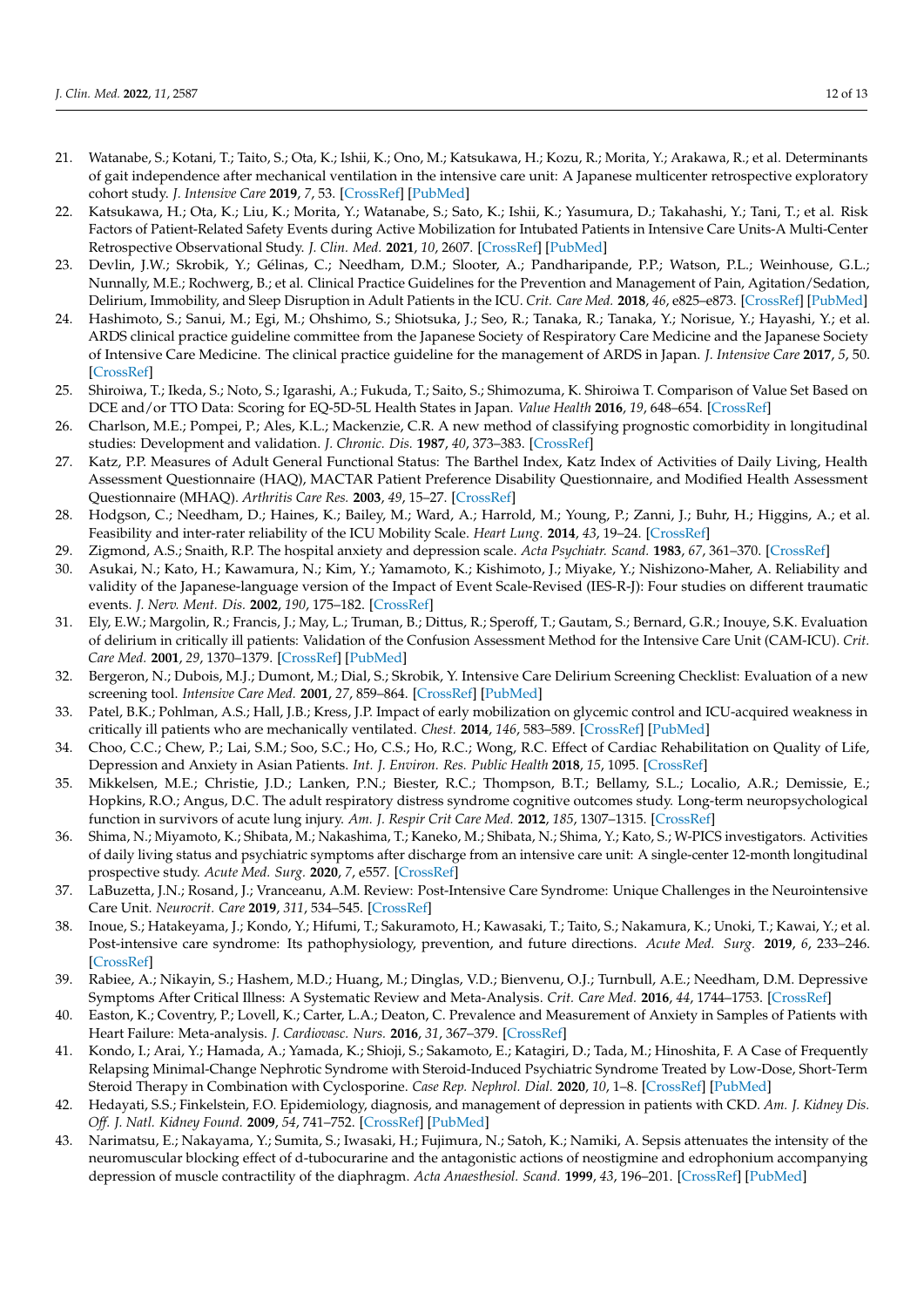- 44. Nikayin, S.; Rabiee, A.; Hashem, M.D.; Huang, M.; Bienvenu, O.J.; Turnbull, A.E.; Needham, D.M. Anxiety symptoms in survivors of critical illness: A systematic review and meta-analysis. *Gen. Hosp. Psychiatry* **2016**, *43*, 23–29. [\[CrossRef\]](http://doi.org/10.1016/j.genhosppsych.2016.08.005)
- 45. Caiuby, A.V.; Andreoli, P.B.; Andreoli, S.B. Post-traumatic stress disorder in intensive care unit patients. Transtorno de estresse pós-traumático em pacientes de unidade de terapia intensiva. *Revista Brasileira de Terapia Intensiva* **2010**, *22*, 77–84. [\[CrossRef\]](http://doi.org/10.1590/S0103-507X2010000100013)
- 46. Davydow, D.S.; Gifford, J.M.; Desai, S.V.; Needham, D.M.; Bienvenu, O.J. Posttraumatic stress disorder in general intensive care unit survivors: A systematic review. *Gen. Hosp. Psychiatry* **2008**, *30*, 421–434. [\[CrossRef\]](http://doi.org/10.1016/j.genhosppsych.2008.05.006)
- <span id="page-12-0"></span>47. Tang, F.; Tan, J.; Guo, X.; Huang, J.; Yi, J.; Wang, L. Risk factors for post-traumatic stress disorder in acute trauma patients: A protocol for systematic review and meta-analysis. *Medicine* **2021**, *100*, e25616. [\[CrossRef\]](http://doi.org/10.1097/MD.0000000000025616)
- <span id="page-12-1"></span>48. Fukunaga, S.; Nagami, Y.; Shiba, M.; Ominami, M.; Tanigawa, T.; Yamagami, H.; Tanaka, H.; Muguruma, K.; Watanabe, T.; Tominaga, K.; et al. Long-term prognosis of expanded-indication differentiated-type early gastric cancer treated with endoscopic submucosal dissection or surgery using propensity score analysis. *Gastrointest. Endosc.* **2017**, *85*, 143–152. [\[CrossRef\]](http://doi.org/10.1016/j.gie.2016.06.049)
- <span id="page-12-2"></span>49. Nagami, Y.; Tominaga, K.; Machida, H.; Nakatani, M.; Kameda, N.; Sugimori, S.; Okazaki, H.; Tanigawa, T.; Yamagami, H.; Kubo, N.; et al. Usefulness of non-magnifying narrow-band imaging in screening of early esophageal squamous cell carcinoma: A prospective comparative study using propensity score matching. *Am. J. Gastroenterol.* **2014**, *109*, 845–854. [\[CrossRef\]](http://doi.org/10.1038/ajg.2014.94)
- <span id="page-12-3"></span>50. Fuke, R.; Hifumi, T.; Kondo, Y.; Hatakeyama, J.; Takei, T.; Yamakawa, K.; Inoue, S.; Nishida, O. Early rehabilitation to prevent postintensive care syndrome in patients with critical illness: A systematic review and meta-analysis. *BMJ Open* **2018**, *8*, e019998. [\[CrossRef\]](http://doi.org/10.1136/bmjopen-2017-019998)
- <span id="page-12-4"></span>51. Bein, T.; Bischoff, M.; Brückner, U.; Gebhardt, K.; Henzler, D.; Hermes, C.; Lewandowski, K.; Max, M.; Nothacker, M.; Staudinger, T.; et al. S2e guideline: Positioning and early mobilisation in prophylaxis or therapy of pulmonary disorders: Revision 2015: S2e guideline of the German Society of Anaesthesiology and Intensive Care Medicine (DGAI). *Anaesthesist* **2015**, *64*, 1–26. [\[CrossRef\]](http://doi.org/10.1007/s00101-015-0071-1) [\[PubMed\]](http://www.ncbi.nlm.nih.gov/pubmed/26335630)
- <span id="page-12-5"></span>52. Schweickert, W.D.; Pohlman, M.C.; Pohlman, A.S.; Nigos, C.; Pawlik, A.J.; Esbrook, C.L.; Spears, L.; Miller, M.; Franczyk, M.; Deprizio, D.; et al. Early physical and occupational therapy in mechanically ventilated, critically ill patients: A randomised controlled trial. *Lancet* **2009**, *373*, 1874–1882. [\[CrossRef\]](http://doi.org/10.1016/S0140-6736(09)60658-9)
- <span id="page-12-6"></span>53. Wright, S.E.; Thomas, K.; Watson, G.; Baker, C.; Bryant, A.; Chadwick, T.J.; Shen, J.; Wood, R.; Wilkinson, J.; Mansfield, L.; et al. Intensive versus standard physical rehabilitation therapy in the critically ill (EPICC): A multicentre, parallel-group, randomised controlled trial. *Thorax* **2018**, *73*, 213–221. [\[CrossRef\]](http://doi.org/10.1136/thoraxjnl-2016-209858) [\[PubMed\]](http://www.ncbi.nlm.nih.gov/pubmed/28780504)
- <span id="page-12-7"></span>54. Bienvenu, O.J.; Colantuoni, E.; Mendez-Tellez, P.A.; Shanholtz, C.; Dennison-Himmelfarb, C.R.; Pronovost, P.J.; Needham, D.M. Cooccurrence of and remission from general anxiety, depression, and posttraumatic stress disorder symptoms after acute lung injury: A 2-year longitudinal study. *Crit. Care Med.* **2015**, *43*, 642–653. [\[CrossRef\]](http://doi.org/10.1097/CCM.0000000000000752)
- <span id="page-12-8"></span>55. Brück, E.; Larsson, J.W.; Lasselin, J.; Bottai, M.; Hirvikoski, T.; Sundman, E.; Eberhardson, M.; Sackey, P.; Olofsson, P.S. Lack of clinically relevant correlation between subjective and objective cognitive function in ICU survivors: A prospective 12-month follow-up study. *Crit. Care* **2019**, *23*, 253. [\[CrossRef\]](http://doi.org/10.1186/s13054-019-2527-1)
- <span id="page-12-9"></span>56. Taylor, A.H. Physical Activity, Stress and Anxiety: A Review. In *Physical Activity and Psychological Well-Being*; Biddle, S.J.H., Fox, K., Boutcher, S., Eds.; Routledge: London, UK, 2000; pp. 10–45.
- <span id="page-12-10"></span>57. Penninx, B.W.; Rejeski, W.J.; Pandya, J.; Miller, M.E.; Di Bari, M.; Applegate, W.B.; Pahor, M. Exercise and depressive symptoms: A comparison of aerobic and resistance exercise effects on emotional and physical function in older persons with high and low depressive symptomatology. *J. Gerontol. B Psychol. Sci. Soc. Sci.* **2002**, *57*, 124–132. [\[CrossRef\]](http://doi.org/10.1093/geronb/57.2.P124)
- <span id="page-12-11"></span>58. Zhao, J.L.; Jiang, W.T.; Wang, X.; Cai, Z.D.; Liu, Z.H.; Liu, G.R. Exercise, brain plasticity, and depression. *CNS Neurosci. Ther.* **2020**, *26*, 885–895. [\[CrossRef\]](http://doi.org/10.1111/cns.13385)
- <span id="page-12-12"></span>59. Cahn, B.R.; Goodman, M.S.; Peterson, C.T.; Maturi, R.; Mills, P.J. Yoga, Meditation and Mind-Body Health: Increased BDNF, Cortisol Awakening Response, and Altered Inflammatory Marker Expression after a 3-Month Yoga and Meditation Retreat. *Front. Hum. Neurosci.* **2017**, *26*, 315. [\[CrossRef\]](http://doi.org/10.3389/fnhum.2017.00315)
- <span id="page-12-13"></span>60. Vasilevskis, E.E.; Ely, E.W.; Speroff, T.; Pun, B.T.; Boehm, L.; Dittus, R.S. Reducing iatrogenic risks: ICU-acquired delirium and weakness–crossing the quality chasm. *Chest* **2010**, *138*, 1224–1233. [\[CrossRef\]](http://doi.org/10.1378/chest.10-0466)
- <span id="page-12-14"></span>61. Girard, T.D.; Shintani, A.K.; Jackson, J.C.; Gordon, S.M.; Pun, B.T.; Henderson, M.S.; Dittus, R.S.; Bernard, G.R.; Ely, E.W. Risk factors for post-traumatic stress disorder symptoms following critical illness requiring mechanical ventilation: A prospective cohort study. *Crit. Care* **2007**, *11*, R28. [\[CrossRef\]](http://doi.org/10.1186/cc5708)
- <span id="page-12-15"></span>62. Geense, W.W.; van den Boogaard, M.; van der Hoeven, J.G.; Vermeulen, H.; Hannink, G.; Zegers, M. Nonpharmacologic Interventions to Prevent or Mitigate Adverse Long-Term Outcomes Among ICU Survivors: A Systematic Review and Meta-Analysis. *Crit. Care Med.* **2019**, *47*, 1607–1618. [\[CrossRef\]](http://doi.org/10.1097/CCM.0000000000003974) [\[PubMed\]](http://www.ncbi.nlm.nih.gov/pubmed/31464769)
- <span id="page-12-16"></span>63. Craft, L.L. Exercise and clinical depression: Examining two psychological mechanisms. *Psychol. Sport Exerc.* **2005**, *6*, 151–171. [\[CrossRef\]](http://doi.org/10.1016/j.psychsport.2003.11.003)
- <span id="page-12-17"></span>64. Chen, M.J. The neurobiology of depression and physical exercise. In *Handbook of Physical Activity and Mental Health*; Routledge: London, UK, 2013; pp. 169–184.
- <span id="page-12-18"></span>65. Cotman, C.W.; Berchtold, N.C. Exercise: A behavioural intervention to enhance brain health and plasticity. *Trends Neurosci.* **2002**, *25*, 295–301. [\[CrossRef\]](http://doi.org/10.1016/S0166-2236(02)02143-4)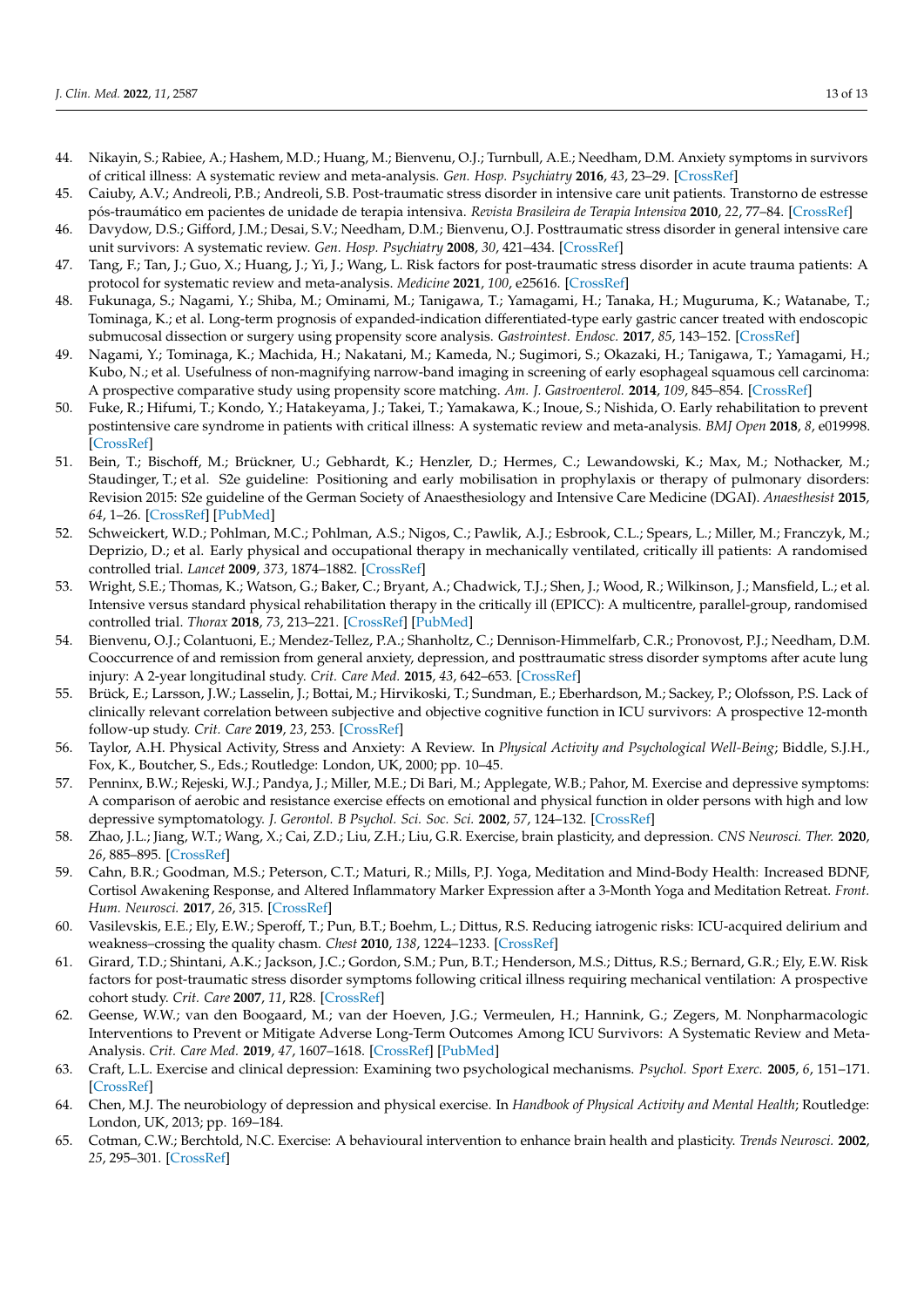**Table S1**. Exclusion criteria.

| <b>Exclusion Criteria</b>                            | <b>Details</b>                                                    |
|------------------------------------------------------|-------------------------------------------------------------------|
| Age < 18 years                                       |                                                                   |
|                                                      | Patients who require a wheelchair other than a cane or other      |
| Unable to walk independently before ICU<br>admission | walking assistance prior to admission or help from others to walk |
|                                                      | were considered unable to walk independently.                     |
|                                                      | Neurological complications include cerebral infarction, cerebral  |
| Neurological complications                           | hemorrhage, acute subdual hematoma, acute epidural hematoma,      |
|                                                      | traumatic subarachnoid hemorrhage, and encephalitis.              |
| Lack of communication skill because of pre-          | Mental diseases include depression, anxiety, schizophrenia,       |
| existing mental diseases                             | dementia, cerebral infarction, cerebral hemorrhage, and           |
|                                                      | alcoholism.                                                       |
| In terminal state or end of life                     |                                                                   |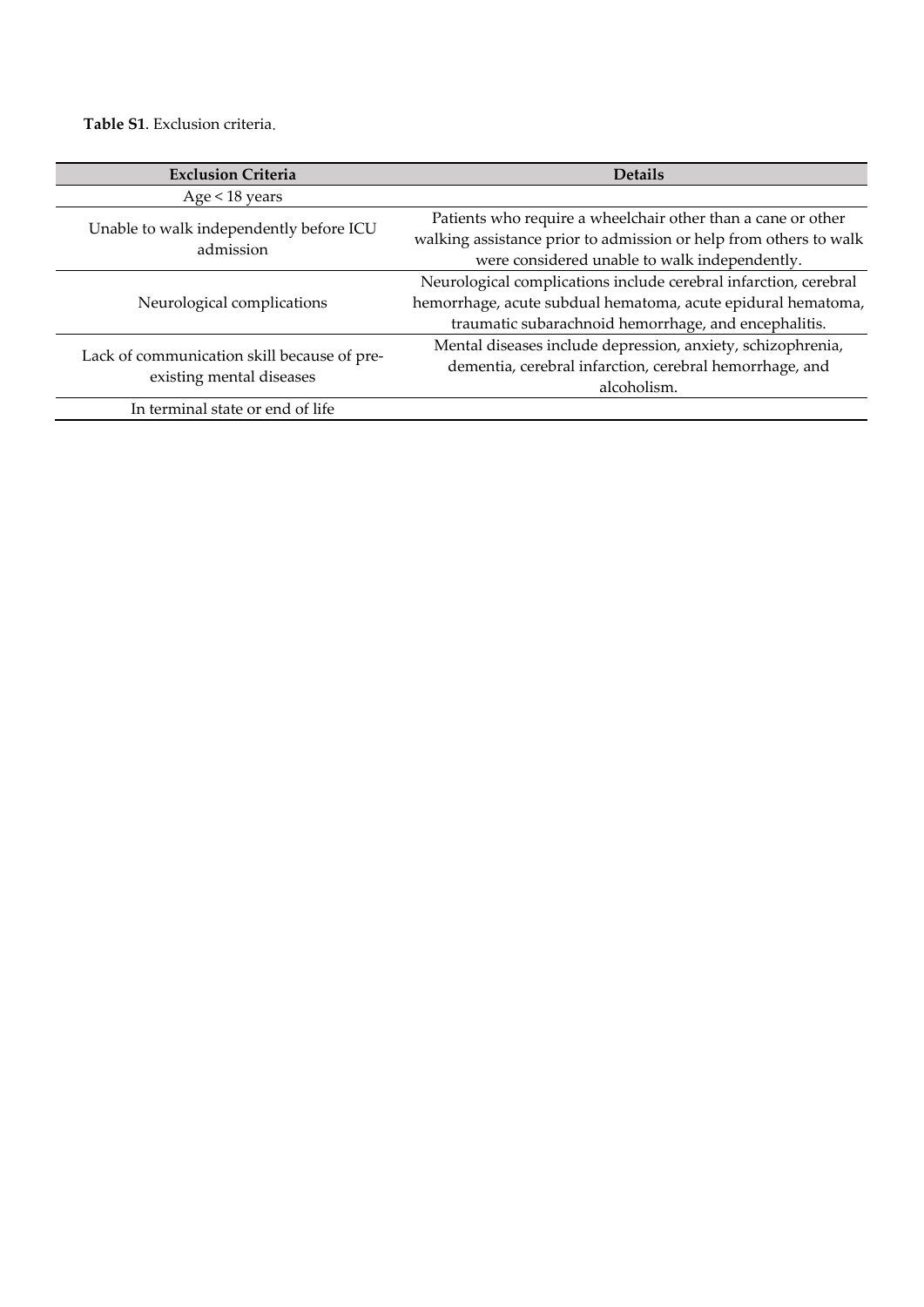| <b>Level 1 Respiratory</b>                                                                                                              | Level 2 HOB                                                                                                                                                      | Level 3 Sitting                                                                                                                                                        | Level 4 Standing                                                                                                                  | Level 5 Walking                                                                                                                          |
|-----------------------------------------------------------------------------------------------------------------------------------------|------------------------------------------------------------------------------------------------------------------------------------------------------------------|------------------------------------------------------------------------------------------------------------------------------------------------------------------------|-----------------------------------------------------------------------------------------------------------------------------------|------------------------------------------------------------------------------------------------------------------------------------------|
| RASS-5 $\sim$ -3                                                                                                                        | $RASS \ge -3$                                                                                                                                                    | $RASS \ge -1$                                                                                                                                                          | $RASS \geq 0$                                                                                                                     | $RASS \geq 0$                                                                                                                            |
| Physical therapy<br>Passive ROM exercise<br>Respiratory physical<br>therapy                                                             | Physical therapy<br>Positioning<br>Passive ROM exercise<br>Active ROM exercise<br>Respiratory physical<br>therapy<br>continuous lateral<br>rotation therapy      | Physical therapy<br>Positioning<br>Passive ROM<br>exercise<br><b>Active ROM</b><br>exercise<br>Sitting on the edge<br>of bed<br>Rising from the<br>supine position     | Physical therapy<br>Positioning<br>Passive ROM<br>exercise<br>Active ROM exercise exercise<br>Standing at side of<br>bed<br>chair | Physical therapy<br>Positioning<br>Passive ROM<br>Active ROM exercise<br>Walk with assistance<br>Stand and pivot to a Walk independently |
| Positioning                                                                                                                             | Positioning                                                                                                                                                      | Positioning                                                                                                                                                            | Positioning                                                                                                                       | Positioning                                                                                                                              |
| Posture change                                                                                                                          | Posture change                                                                                                                                                   | Posture change                                                                                                                                                         | Posture change                                                                                                                    | Posture change                                                                                                                           |
| $HOB \leq 45$ degrees                                                                                                                   | $HOB \ge 60$                                                                                                                                                     | $HOB \ge 60$                                                                                                                                                           | $HOB \ge 60$                                                                                                                      | $HOB \ge 60$                                                                                                                             |
| Step up criterion<br>Oxygenation/<br>hemodynamic stability<br>Can withstand posture<br>change<br>Can withstand HOB<br>$\leq$ 45 degrees | Step up criterion<br>Can withstand<br>supplementary motion<br>of physical therapy<br>Can withstand HOB<br>$\leq 60$ degrees<br>Anti-gravity<br>movement possible | Step up criterion<br>Can endure the<br>active movement of<br>physical therapy<br>Can withstand<br>$HOB \leq 60$ degrees<br>Can withstand<br>sitting on the edge<br>bed | Step up criterion<br>All exercise can be<br>carried out<br>Can withstand<br>partial weight<br>standing                            | Step up criterion<br>Increase walking<br>distance gradually                                                                              |

**Table S2**. Early Mobilization Protocol a.

## **Step up criterion to level 3 or higher are defined as**

RASS: −2 to +1, BPS ≤ 3 or NRS ≤ 5, SpO2 ≥ 90%, FIO2 < 0.6, PEEP < 10cmH2O, respiratory rate: <35 times/min, mean blood pressure ≥ 65 mmHg, heart rate: 50 to 120 times/min, there were no new arrhythmias, no additional administration of vasopressors, no bleeding, no wound with the possibility of separation, no unstable fracture.

> RASS = Richmond agitation sedation scale; ROM = range of motion; HOB = head of bed;  $BPS =$  behavioral pain scale; NRS = numeric rating scale; FIO<sub>2</sub> = fraction of inspiratory oxygen; PEEP = positive end expiratory pressure; EM = early mobilization. a This table is cited from reference [1,2]. The EM protocol includes 5 levels: Level 1: head of bed elevation ≤45 degrees and passive range of motion (ROM); Level 2: head of bed elevation ≥60 degrees, active ROM, and continuous lateral rotation therapy; Level 3: sitting on the edge of the bed and rising from the supine position; Level 4: standing at the side of the bed, and standing and pivoting to a chair; and Level 5: walking with assistance and walking independently. Levels 0 and 1 were performed by physical therapists. Level 2 was performed by nurses and physical therapists. Levels 3, 4, and 5 were performed by a team of ICU physicians, nurses and physical therapists.

## **References**

- 1. Watanabe, S.; Liu, K.; Morita, Y.; Kanaya, T.; Naito, Y.; Arakawa, R.; Suzuki, S.; Katsukawa, H.; Lefor, A.K.; Hasegawa, Y.; et al. Changes in barriers to implementing early mobilization in the intensive care unit: A single center retrospective cohort study. *Nagoya J. Med. Sci.* **2021**, *83*, 443–464.
- 2. Watanabe, S.; Kotani, T.; Taito, S.; Ota, K.; Ishii, K.; Ono, M.; Katsukawa, H.; Kozu, R.; Morita, Y.; Arakawa, R.; et al. Determinants of gait independence after mechanical ventilation in the intensive care unit: A Japanese multicenter retrospective exploratory cohort study. J. Intensive Care 2019, 7, 53.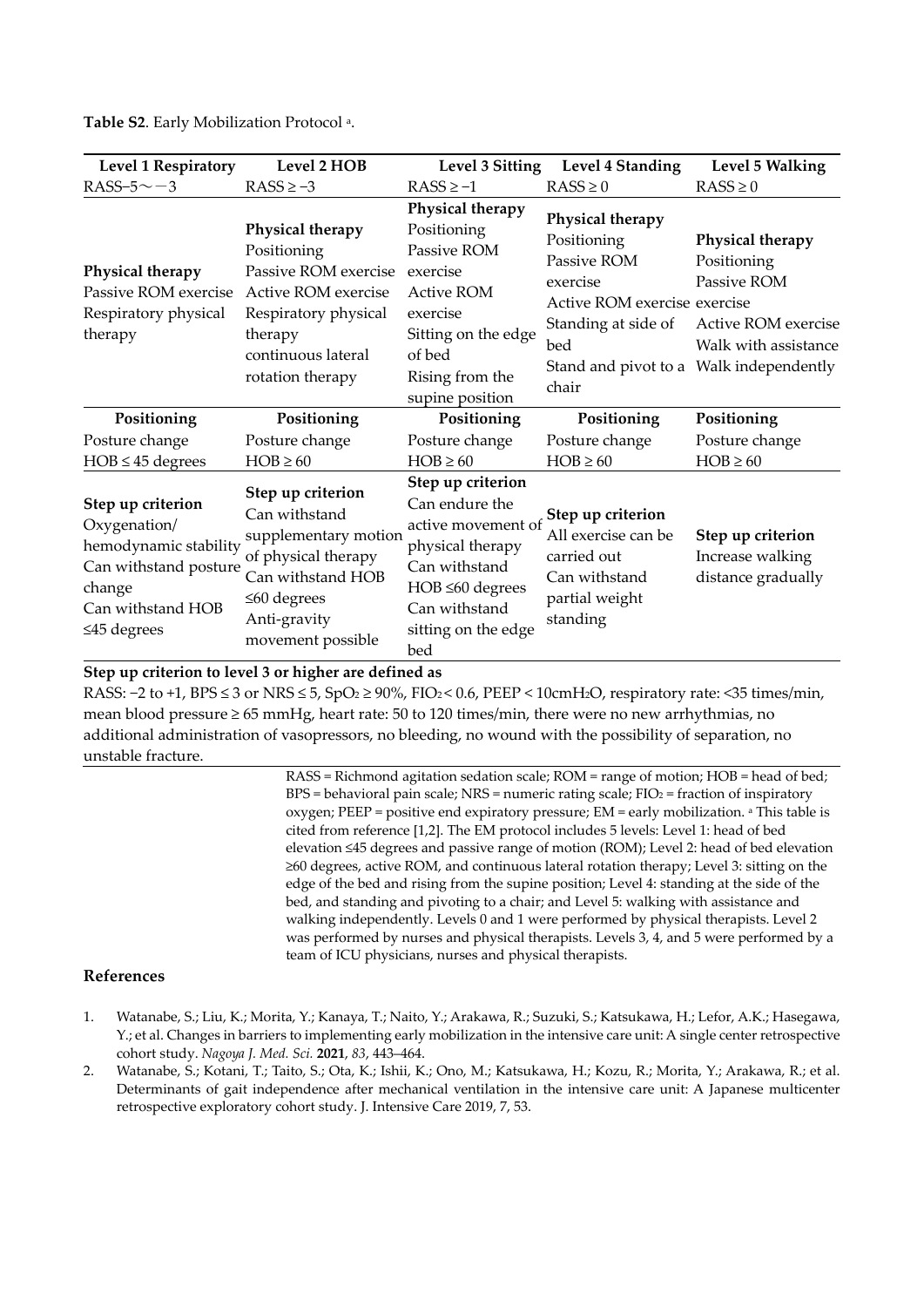**Table S3**. Details of follow-up.

| List              | <b>Details</b>                                                                                                                                                                                                                  |
|-------------------|---------------------------------------------------------------------------------------------------------------------------------------------------------------------------------------------------------------------------------|
|                   | Between "two and a half months after discharge" and "three and a half months after<br>discharge" All follow-up assessments were conducted during this one-month period.                                                         |
| Follow-up period  |                                                                                                                                                                                                                                 |
|                   | A person in charge of follow-up at each hospital called the patients and confirmed their<br>survival. Once their survivals were confirmed, the EQ-5D-5L (Japanese version for Japan)<br>was evaluated over the same phone-call. |
| Follow-up methods | Questionnaires and response sheets for HADS and IES-R were then mailed to the<br>patient's home. They answered the questionnaires by themselves or with help of relatives<br>and sent it back to each participating hospital.   |
|                   | Despite several phone-calls, if it did not reach the patients, the patients were regarded as<br>lost to follow-up and excluded from analysis.                                                                                   |
|                   | Follow-up was consistently conducted by the same person at each participating hospital.                                                                                                                                         |
| Follow-up person  | The person in charge of follow-up could be a doctor, a nurse, or a physiotherapist,                                                                                                                                             |
|                   | depending on the situation of each participating hospital.                                                                                                                                                                      |
|                   | EQ-5D-5L = EuroQol-5 Dimensions-5 Levels, HADS = Hospital anxiety and                                                                                                                                                           |
|                   | depression scale, IES-R = Impact of event scale-revised.                                                                                                                                                                        |

**Table S4**. The rationale for collected data.

| Long term outcomes             | Factors associated with outcomes and collected in this study (references)                     |
|--------------------------------|-----------------------------------------------------------------------------------------------|
|                                | Age [1], male [1], continuous analgesia [1]                                                   |
| Psychiatric symptoms           | mechanical ventilation [2], continuous sedation [2], activities of daily living before        |
|                                | hospitalization [3]                                                                           |
|                                | Male [4,5], continuous sedation [4], age [6]. mechanical ventilation [6], admission           |
| Depression                     | diagnosis [7], steroids [8], dialysis [9], neuromuscular blocking agents [10]                 |
| Anxiety                        | Mobilization [11]                                                                             |
|                                | Male [4], continuous analgesia [12,13]                                                        |
| Post-traumatic stress disorder | mechanical ventilation [12,13], continuous sedation [12,13], severity [14]                    |
| Long term outcomes             | Factors associated with outcomes and collected in this study (references)                     |
|                                | Age [1], male [1], continuous analgesia [1]                                                   |
| Psychiatric symptoms           | mechanical ventilation [2], continuous sedation [2], activities of daily living before        |
|                                | hospitalization [3]                                                                           |
|                                | Male [4,5], continuous sedation [4], age [6], mechanical ventilation [6], admission diagnosis |
| Depression                     | [7], steroids [8], dialysis [9], neuromuscular blocking agents [10]                           |
| Anxiety                        | Mobilization [11]                                                                             |
| Post-traumatic stress disorder | Male [4], continuous analgesia $[12,13]$                                                      |
|                                | mechanical ventilation [12,13], continuous sedation [12,13], severity [14]                    |

Reference

1. Huang, M.; Parker, A.M.; Bienvenu, O.J.; Dinglas, V.D.; Colantuoni, E.; Hopkins, R.O.; Needham, D.M.; & National Institutes of Health, National Heart, Lung, and Blood Institute Acute Respiratory Distress Syndrome Network. Psychiatric Symptoms in Acute Respiratory Distress Syndrome Survivors: A One-Year National Multi-Center Study. *Crit. Care Med*. **2016**, 44, 954–965.

2. Mikkelsen, M. E.; Christie, J. D.; Lanken, P. N.; Biester, R. C.; Thompson, B. T.; Bellamy, S. L.; Localio, A. R.; Demissie, E.; Hopkins, R. O.; Angus, D. C. The adult respiratory distress syndrome cognitive outcomes study. Long-term neuropsychological function in survivors of acute lung injury. *Am J Respir Crit Care Med.* **2012**, 185, 1307–1315.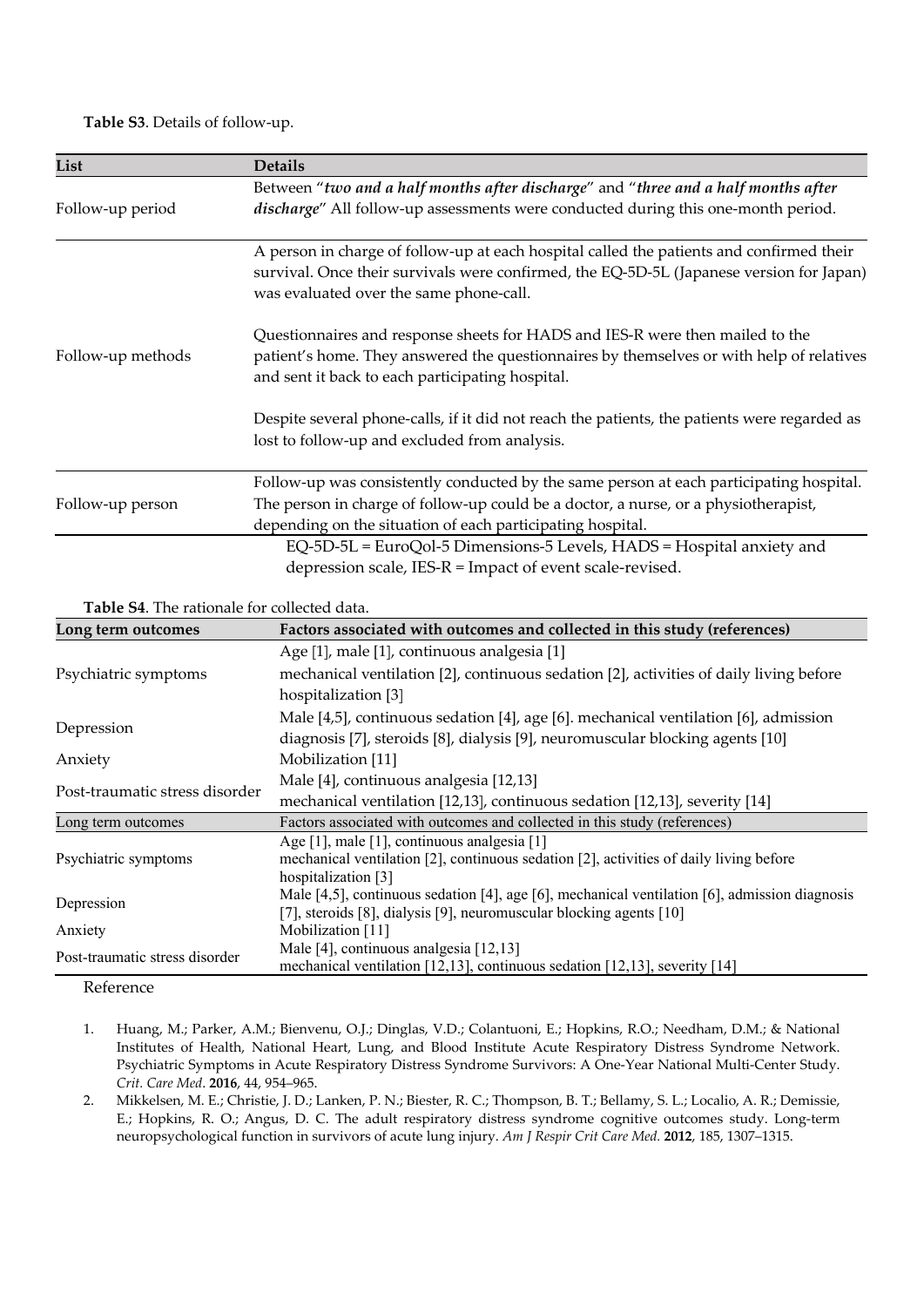- 3. Shima, N.; Miyamoto, K.; Shibata, M.; Nakashima, T.; Kaneko, M., Shibata, N.; Shima, Y.; Kato, S.; & W-PICS investigators. Activities of daily living status and psychiatric symptoms after discharge from an intensive care unit: a single-center 12-month longitudinal prospective study. *Acute medicine & surgery*. **2020**, *7*(1), e557.
- 4. LaBuzetta, J. N.; Rosand, J.; Vranceanu, A. M. Review: Post-Intensive Care Syndrome: Unique Challenges in the Neurointensive Care Unit. *Neurocrit Care.* **2019**, 311(3), 534–545.
- 5. Inoue, S.; Hatakeyama, J.; Kondo, Y.; Hifumi, T.; Sakuramoto, H.; Kawasaki, T.; Taito, S.; Nakamura, K.; Unoki, T.; Kawai, Y.; et al. Post-intensive care syndrome: its pathophysiology, prevention, and future directions. *Acute medicine & surgery.* **2019**, *6*(3), 233–246.
- 6. Rabiee, A.; Nikayin, S.; Hashem, M. D.; Huang, M.; Dinglas, V. D.; Bienvenu, O. J.; Turnbull, A. E.; Needham, D. M. Depressive Symptoms After Critical Illness: A Systematic Review and Meta-Analysis. *Critical care medicine*. **2016**, *44*(9), 1744–1753.
- 7. Easton, K.; Coventry, P.; Lovell, K.; Carter, L. A.; Deaton, C. Prevalence and Measurement of Anxiety in Samples of Patients With Heart Failure: Meta-analysis. *The Journal of cardiovascular nursing*. **2016**, *31*(4), 367–379.
- 8. Kondo, I.; Arai, Y.; Hamada, A.; Yamada, K.; Shioji, S.; Sakamoto, E.; Katagiri, D.; Tada, M.; Hinoshita, F. A Case of Frequently Relapsing Minimal-Change Nephrotic Syndrome with Steroid-Induced Psychiatric Syndrome Treated by Low-Dose, Short-Term Steroid Therapy in Combination with Cyclosporine. *Case reports in nephrology and dialysis*. **2020**, *10*(1), 1–8.
- 9. Hedayati, S. S.; Finkelstein, F. O. Epidemiology, diagnosis, and management of depression in patients with CKD. *American journal of kidney diseases : the official journal of the National Kidney Foundation*. **2009**, *54*(4), 741–752.
- 10. Narimatsu, E.; Nakayama, Y.; Sumita, S.; Iwasaki, H.; Fujimura, N.; Satoh, K.; Namiki, A. Sepsis attenuates the intensity of the neuromuscular blocking effect of d-tubocurarine and the antagonistic actions of neostigmine and edrophonium accompanying depression of muscle contractility of the diaphragm. *Acta anaesthesiologica Scandinavica*. **1999**, *43*(2), 196– 201.
- 11. Nikayin, S.; Rabiee, A.; Hashem, M. D.; Huang, M.; Bienvenu, O. J.; Turnbull, A. E.; Needham, D. M. Anxiety symptoms in survivors of critical illness: a systematic review and meta-analysis. *General hospital psychiatry*. **2016**, *43*, 23–29.
- 12. Caiuby, A. V.; Andreoli, P. B.; Andreoli, S. B. Post-traumatic stress disorder in intensive care unit patients. Transtorno de estresse pós-traumático em pacientes de unidade de terapia intensiva. *Revista Brasileira de terapia intensiva*. **2010**, *22*(1), 77–84.
- 13. Davydow, D. S.; Gifford, J. M.; Desai, S. V.; Needham, D. M.; Bienvenu, O. J. Posttraumatic stress disorder in general intensive care unit survivors: a systematic review. *General hospital psychiatry*. 2008, *30*(5), 421–434.
- 14. Tang, F.; Tan, J.; Guo, X.; Huang, J.; Yi, J.; Wang, L. Risk factors for post-traumatic stress disorder in acute trauma patients: A protocol for systematic review and meta-analysis. *Medicine*. 2021, *100*(17), e25616.

## **Table S5**. Details of the post-hoc sensitivity analysis.

A. The inverse probability of treatment weighting statistics, considering the bias related to follow-up loss and death

The inverse probability of treatment weighting (IPTW) method based on propensity scores was applied to outcome factors associated with early mobilization (EM) [1]. This allowed us to adjust for confounding factors between the binary groups, which facilitates an evaluation of causal effects without reducing the sample size by using the estimated propensity scores to construct data weights. Using data from 192 patients discharged from the intensive care unit (ICU), we select the confounders that were potentially associated with the outcome (able to follow up, lost to follow up, death) and calculated propensity scores using logistic regression analysis. Using these weights, the IPTW method based on the propensity score for the 99 patients analyzed in this study was applied to outcome factors associated with early mobilization, in addition to the same covariates used in the multiple analysis of the primary outcome: psychiatric symptoms, including age, male gender, use of mechanical ventilation, use of continuous analgesia, use of continuous sedation. Logistic regression analysis was performed on the basis of the IPTW odds ratios (OR) and confidence intervals (CI).

B. The inverse probability of treatment weighting statistics considering 19 important cofounders potentially affecting the results

We used propensity score to reduce the effects of potential confounding [2] based on 19 variables; age, gender, body mass index, Charlson comorbidity index, Barthel index before hospitalization, ICU admission diagnosis including acute respiratory failure, cardiovascular disease, gastric or colonic surgery, and sepsis non-pulmonary, acute physiology and chronic health evaluation II score, sequential organ failure assessment score at ICU admission, use of mechanical ventilation, use of continuous vasopressor, use of continuous analgesia, use of continuous sedation, use of steroids, use of neuromuscular blocking agents, use of dialysis, average Richmond agitation sedation scale score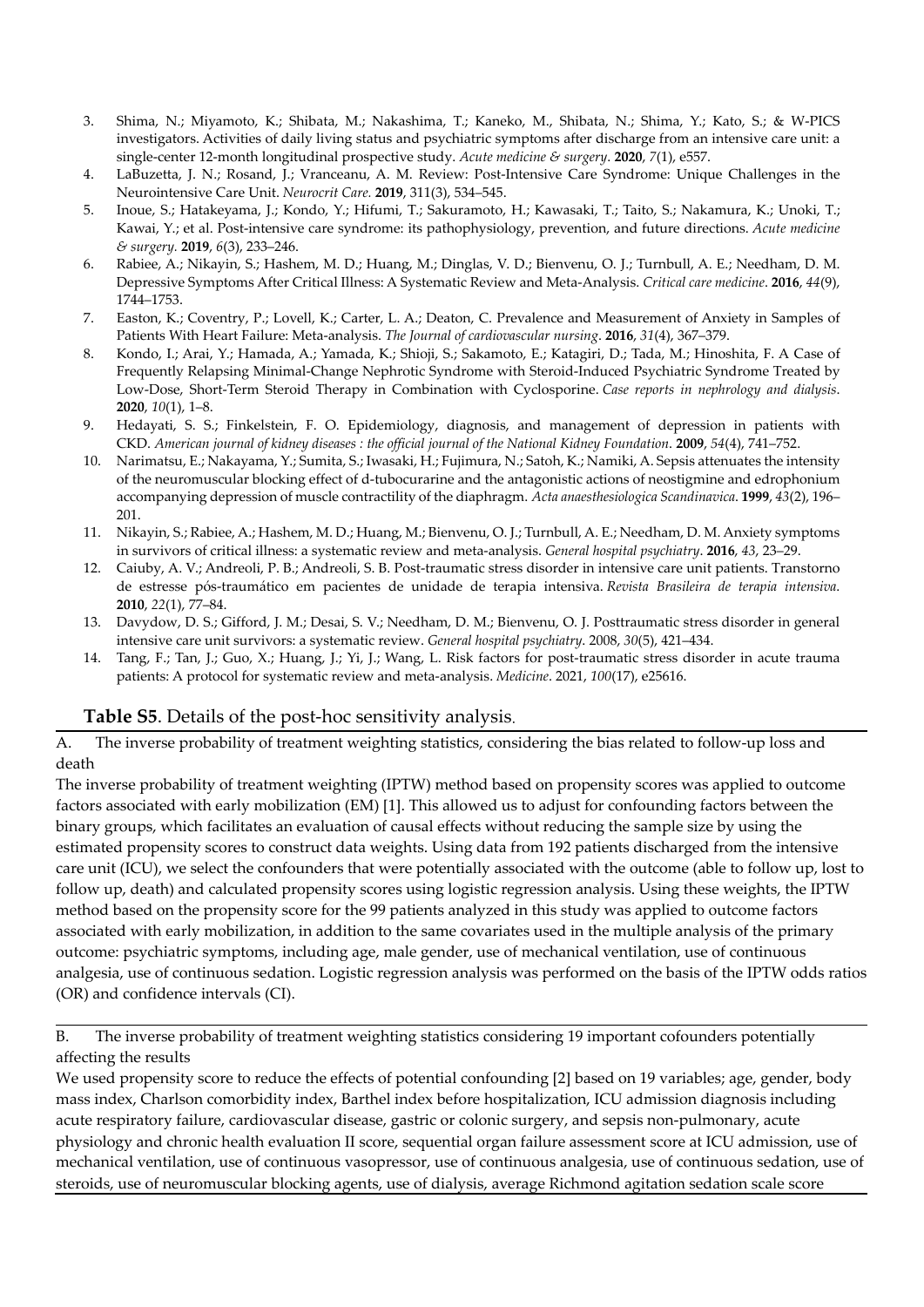during day shift from day 1 to day 3, that were potentially associated with the outcome on the basis of our clinical experience and knowledge. Logistic regression analysis was used to calculate the propensity scores. The IPTW method based on propensity scores was applied to the outcome factors that were associated with EM [3]. This allowed us to adjust for confounding factors between the binary groups, which facilitates an evaluation of causal effects without reducing the sample size by using the estimated propensity scores to construct data weights. Logistic regression analysis was performed on the basis of the IPTW OR and CI.

## (Reference)

- 1. Fukunaga, S.; Nagami, Y.; Shiba, M.; Ominami, M.; Tanigawa, T.; Yamagami, H.; Tanaka, H.; Muguruma, K.; Watanabe, T.; et al. Long-term prognosis of expanded-indication differentiated-type early gastric cancer treated with endoscopic submucosal dissection or surgery using propensity score analysis. *Gastrointestinal endoscopy*. **2017**, *85*(1), 143–152.
- 2. Nagami, Y.; Tominaga, K.; Machida, H.; Nakatani, M.; Kameda, N.; Sugimori, S.; Okazaki, H.; Tanigawa, T.; Yamagami, H.; Kubo, N.; et al. Usefulness of non-magnifying narrow-band imaging in screening of early esophageal squamous cell carcinoma: a prospective comparative study using propensity score matching. *The American journal of gastroenterology*. **2014**, *109*(6), 845–854.
- 3. Fukunaga, S.; Nagami, Y.; Shiba, M.; Ominami, M.; Tanigawa, T.; Yamagami, H.; Tanaka, H.; Muguruma, K.; Watanabe, T.; Tominaga, K.; et al. Long-term prognosis of expanded-indication differentiated-type early gastric cancer treated with endoscopic submucosal dissection or surgery using propensity score analysis. *Gastrointestinal endoscopy*. **2017**, *85*(1), 143–152.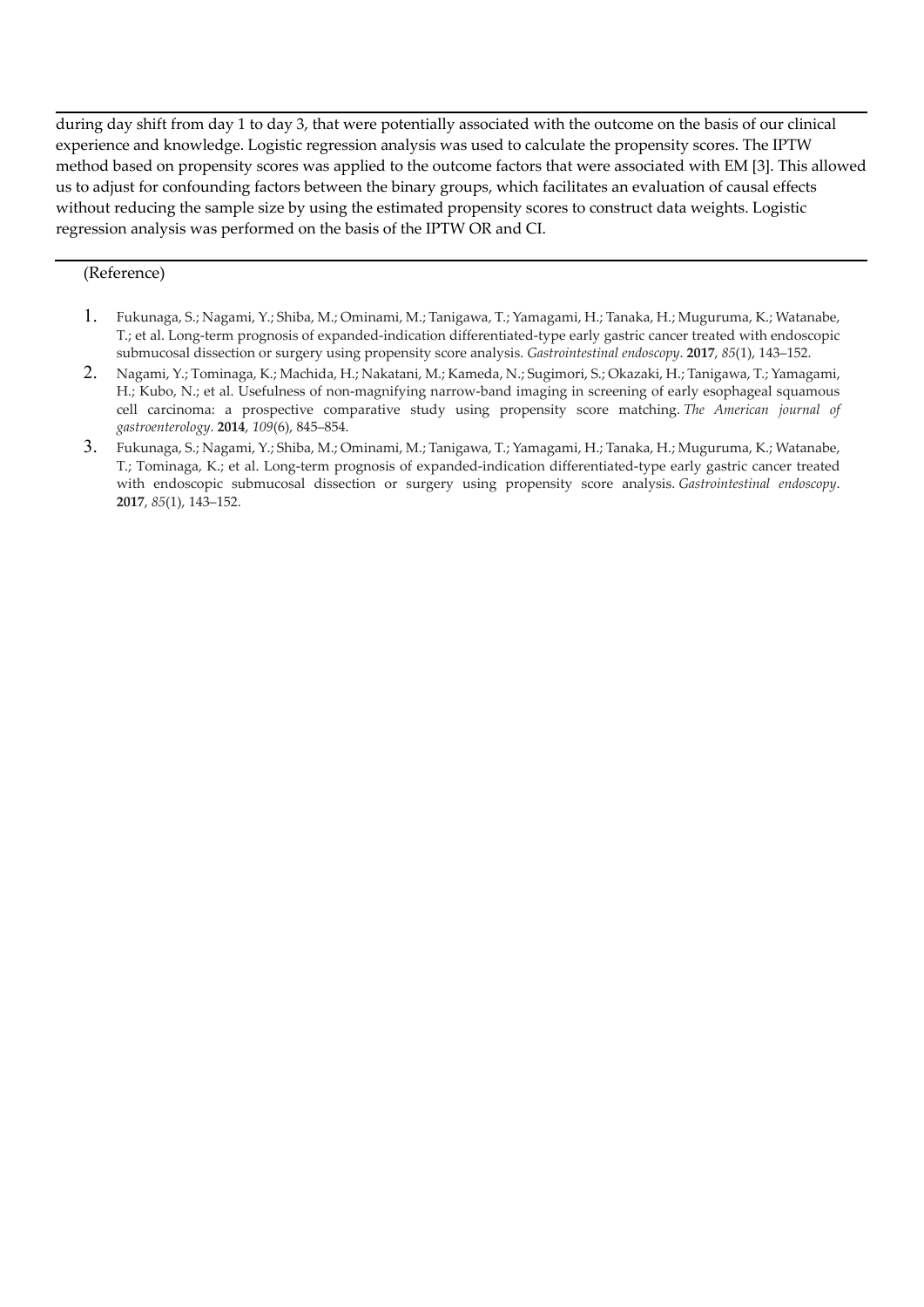| <b>Baseline</b> characteristics                                                        | All patients<br>discharged from<br>ICU<br>$n = 192$ | All patients<br>who<br>completed<br>follow up on<br>3 months<br>$n = 99$ | Early<br>Mobilization<br>group who<br>discharged<br>from ICU<br>$n = 107$ | Early<br>Mobilization<br>group who<br>completed<br>follow up on<br>3 months<br>$n = 60$ | Non-Early<br>Mobilization<br>group who<br>discharged<br>from ICU<br>$n = 85$ | Non-Early<br>Mobilization<br>group who<br>completed<br>follow up on 3<br>months<br>$n = 39$ |
|----------------------------------------------------------------------------------------|-----------------------------------------------------|--------------------------------------------------------------------------|---------------------------------------------------------------------------|-----------------------------------------------------------------------------------------|------------------------------------------------------------------------------|---------------------------------------------------------------------------------------------|
| Age (years), median (IQR)                                                              | $71(60-79)$                                         | $70(60-78)$                                                              | $70(61-78)$                                                               | $70(61 - 75)$                                                                           | $75(60-81)$                                                                  | 73 (57-79)                                                                                  |
| Gender (male), n (%)                                                                   | 124(65)                                             | 62(62)                                                                   | 72 (67)                                                                   | 39(65)                                                                                  | 52(61)                                                                       | 23(59)                                                                                      |
| BMI (kg/m <sup>2</sup> ), median (IQR)                                                 | $23(20-26)$                                         | $23(21-26)$                                                              | $23(21-25)$                                                               | $23(21-25)$                                                                             | $23(20-26)$                                                                  | $24(20-27)$                                                                                 |
| Charlson Comorbidity Index (IQR)                                                       | $2(1-3)$                                            | $2(0-2)$                                                                 | $2(0-3)$                                                                  | $1(0-2)$                                                                                | $2(0-3)$                                                                     | $1(0-2)$                                                                                    |
| Barthel index before hospitalization,                                                  | 100                                                 | 100                                                                      | 100                                                                       | 100                                                                                     | 100                                                                          | 100                                                                                         |
| median (IQR) <sup>a</sup>                                                              | $(100-100)$                                         | $(100-100)$                                                              | $(100-100)$                                                               | $(100-100)$                                                                             | $(100-100)$                                                                  | $(100-100)$                                                                                 |
| ICU admission diagnosis, $n$ (%)<br>Acute respiratory failure (including<br>pneumonia) | 36(19)                                              | 12(12)                                                                   | 17(16)                                                                    | 6(10)                                                                                   | 19(22)                                                                       | 6(15)                                                                                       |
| Cardiovascular disease                                                                 | 75 (39)                                             | 48 (48)                                                                  | 44(41)                                                                    | 30(50)                                                                                  | 31(36)                                                                       | 18 (46)                                                                                     |
| Gastric or colonic surgery                                                             | 29(15)                                              | 14(14)                                                                   | 19(18)                                                                    | 10(17)                                                                                  | 10(12)                                                                       | 4(11)                                                                                       |
| Sepsis, non-pulmonary                                                                  | 32(17)                                              | 14(14)                                                                   | 18(17)                                                                    | 9(15)                                                                                   | 14(17)                                                                       | 5(13)                                                                                       |
| Other diagnoses                                                                        | 20(10)                                              | 11(11)                                                                   | 9(8)                                                                      | 5(8)                                                                                    | 11(13)                                                                       | 6(15)                                                                                       |
| APACHE II score, median (IQR)                                                          | $20(14-25)$                                         | $18(14-26)$                                                              | $18(13-24)$                                                               | $17(12-22)$                                                                             | $20(16-26)$                                                                  | $21(16-26)$                                                                                 |
| SOFA at ICU admission, median (IQR)                                                    | $7(4-10)$                                           | $7(3-10)$                                                                | $6(3-8)$                                                                  | $7(3-8)$                                                                                | $8(5-11)$                                                                    | $7(4-11)$                                                                                   |
| The use of mechanical ventilation<br>during ICU stays, n (%)                           | 120(63)                                             | 61(61)                                                                   | 60(56)                                                                    | 32(53)                                                                                  | 60(71)                                                                       | 29(74)                                                                                      |
| The use of continuous vasopressor<br>during ICU stays, n (%)                           | 109(57)                                             | 59 (59)                                                                  | 53 $(50)$                                                                 | 34(57)                                                                                  | 56 (66)                                                                      | 25(64)                                                                                      |

**Table S6**. Comparison of baseline characteristics of patients considering bias related to loss to follow-up and death.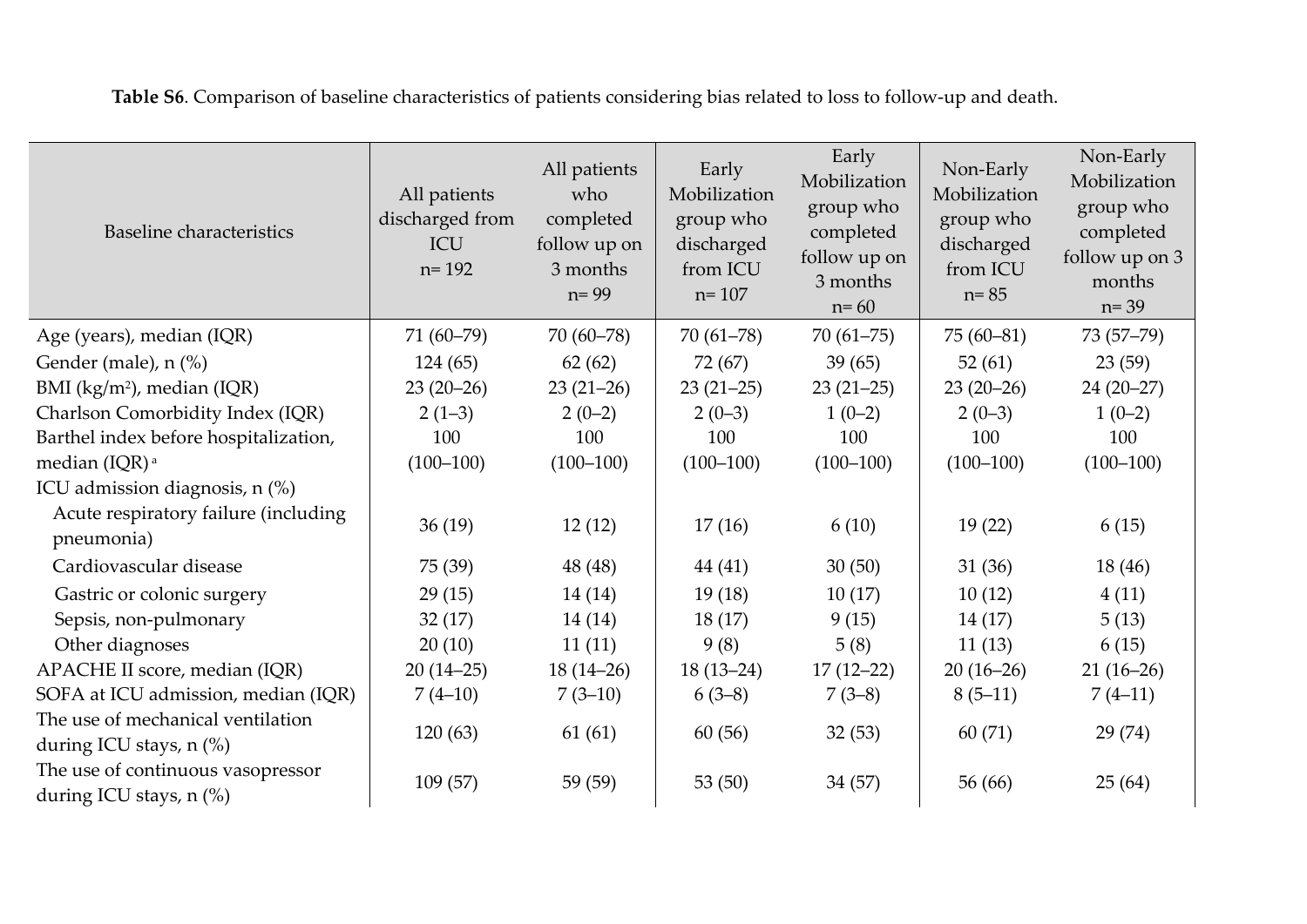| The use of continuous analgesia during      |          |          |          |          |          |           |
|---------------------------------------------|----------|----------|----------|----------|----------|-----------|
| ICU stays, $n$ $%$                          | 123 (64) | 63(63)   | 69(65)   | 37(62)   | 54 (64)  | 26(67)    |
| The use of continuous sedation during ICU   | 136 (71) | 73 (73)  | 73 (68)  | 45(75)   | 63 (74)  | 28(71)    |
| stay, $n$ $%$                               |          |          |          |          |          |           |
| The use of steroids during ICU stays, n (%) | 38(20)   | 21(21)   | 10(9)    | 7(12)    | 28(33)   | 14(35)    |
| The use of neuromuscular blocking agents    | 10(5)    | 5(5)     | 1(1)     | 0(0)     | 9(11)    | 5(13)     |
| during ICU stays, $n$ (%)                   |          |          |          |          |          |           |
| The use of dialysis during ICU stay, n (%)  | 40(21)   | 18(18)   | 17(16)   | 7(12)    | 23(27)   | 11(28)    |
| Average RASS score during day shift         |          | $0(0-0)$ |          | $0(0-0)$ |          |           |
| from day 1 to day 3, median $(IQR)^{b}$     | $0(0-0)$ |          | $0(0-0)$ |          | $0(0-0)$ | $0(-2-0)$ |

Data are presented as median (interquartile range) or number (%); IQR = interquartile range; BMI = Body mass index; ICU = Intensive Care Unit; APACHE II = Acute Physiology and Chronic Health Evaluation; SOFA = Sequential Organ Failure Assessment; RASS = Richmond agitation sedation scale. There was no significant difference in all baseline characteristics between patients discharged from the ICU and patients who completed follow up at 3 months, early mobilization group discharged from the ICU and early mobilization group who completed follow up at 3 months, or non-early mobilization group discharged from the ICU and non-early mobilization group who completed follow up at 3 months. <sup>a</sup> Barthel index before hospitalization was scored at the time of ICU admission based on the information from the family or the patients if they were conscious. <sup>b</sup>In all centers, RASS score, as a sedation scale, was monitored every two hours during the day shift by nurses and recorded in medical record. The best number of RASS, which means the recorded number closest to Zero during the day, of each day from day 1 to 3 was used to calculate the average number of RASS.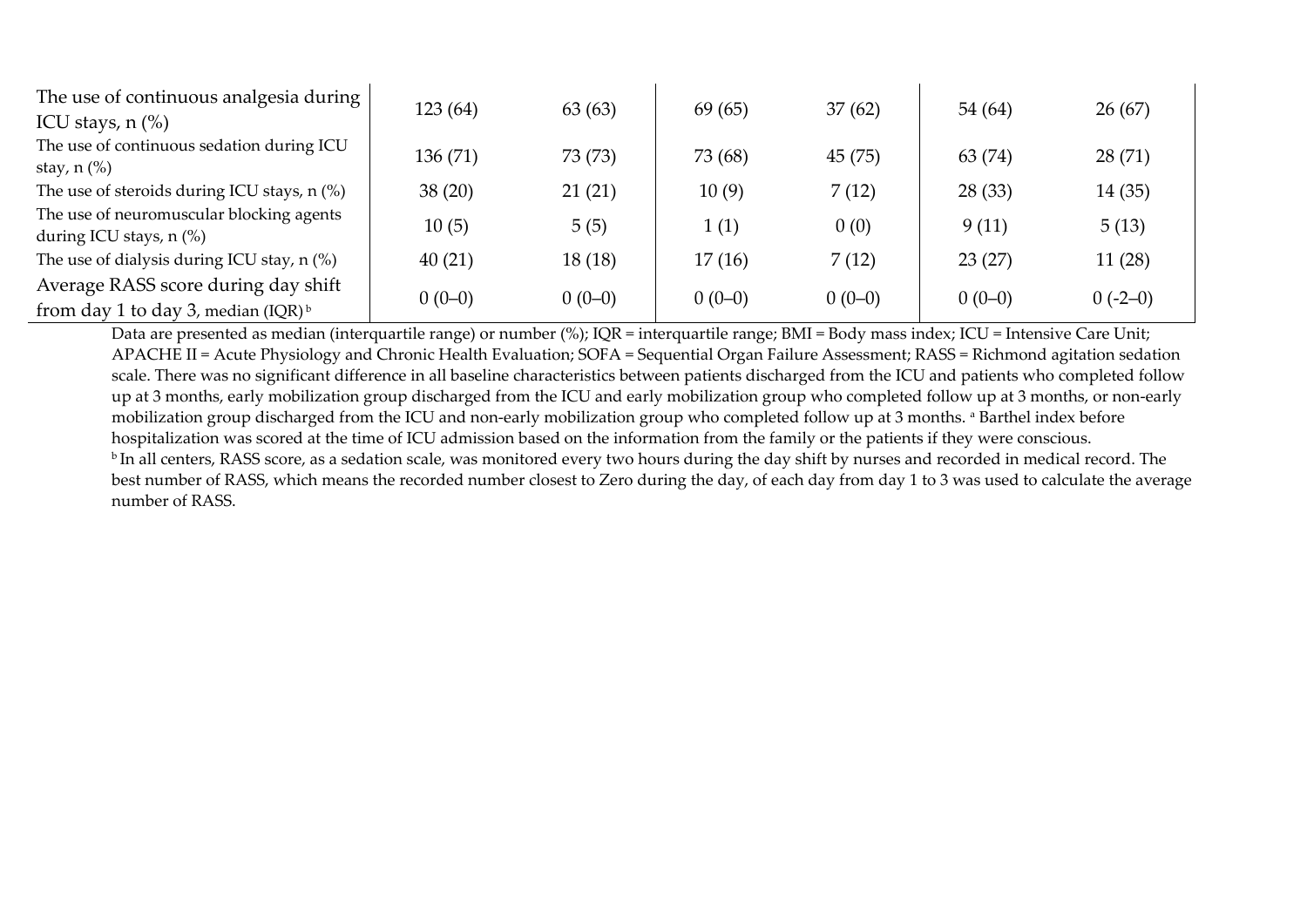| Outcomes                                                     | Unadjusted standardized<br>partial regression<br>coefficient<br>$(95\%CI)$ | $\beta$<br>coefficient | <b>Adjusted</b> <sup>a</sup><br>standardized<br>partial regression<br>coefficient<br>$(95\%CI)$ | $\beta$<br>coefficient |  |
|--------------------------------------------------------------|----------------------------------------------------------------------------|------------------------|-------------------------------------------------------------------------------------------------|------------------------|--|
| At follow up 3 months after hospital discharge               |                                                                            |                        |                                                                                                 |                        |  |
| HADS depression score                                        | $0.74 (-0.04 - 1.53)$                                                      | 0.188                  | $0.44 (-0.34 - 1.42)$                                                                           | 0.137                  |  |
| HADS anxiety score                                           | $1.39(0.73 - 2.05)$                                                        | 0.391                  | $0.37(0.36 - 1.85)$                                                                             | 0.311                  |  |
| <b>IES-R</b> score                                           | $4.57(2.49 - 6.66)$                                                        | 0.404                  | $1.18(0.79 - 5.50)$                                                                             | 0.278                  |  |
| At hospital discharge                                        |                                                                            |                        |                                                                                                 |                        |  |
| HADS depression score                                        | $0.63(-0.15-1.41)$                                                         | 0.163                  | $0.61(-1.21-0.56)$                                                                              | 0.083                  |  |
| HADS anxiety score                                           | $0.32 (-0.42 - 1.28)$                                                      | 0.102                  | $0.51(-1.41-0.63)$                                                                              | 0.092                  |  |
| <b>IES-R</b> score                                           | $2.53(0.47 - 4.59)$                                                        | 0.243                  | $1.21 (-4.11 - 0.70)$                                                                           | 0.164                  |  |
| Changes between follow-up at 3 months and hospital discharge |                                                                            |                        |                                                                                                 |                        |  |
| HADS depression score                                        | $-0.23(-1.17-0.71)$                                                        | $-0.049$               | $-0.42$ ( $-0.66 - 1.58$ )                                                                      | $-0.098$               |  |
| HADS anxiety score                                           | $-1.09$ ( $-1.87 - -0.31$ )                                                | $-0.271$               | $0.44(0.08-1.86)$                                                                               | $-0.242$               |  |
| <b>IES-R</b> score                                           | $2.57(-0.15-5.28)$                                                         | $-0.217$               | $1.28(-0.59-4.49)$                                                                              | $-0.177$               |  |

Table S7. Association between early mobilization and psychiatric disorder assessment score

Data are presented as coefficient with 95% confidence interval. *HADS* = Hospital anxiety and depression scale, *IES-R* = Impact of event scale-revised, *CI* = Confidence interval. <sup>a</sup> Multiple linear regression analysis was performed to determine the primary outcome with the covariates. The covariates in the multi-variates analysis included age, male gender, Barthel index before hospitalization, ICU admission diagnosis (acute respiratory failure, cardiovascular disease, gastric or colonic surgery, sepsis, other), acute physiology and chronic health evaluation II score, use of mechanical ventilation, use of continuous analgesia, use of continuous sedation, use of steroids, use of neuromuscular blocking agents, and use of dialysis.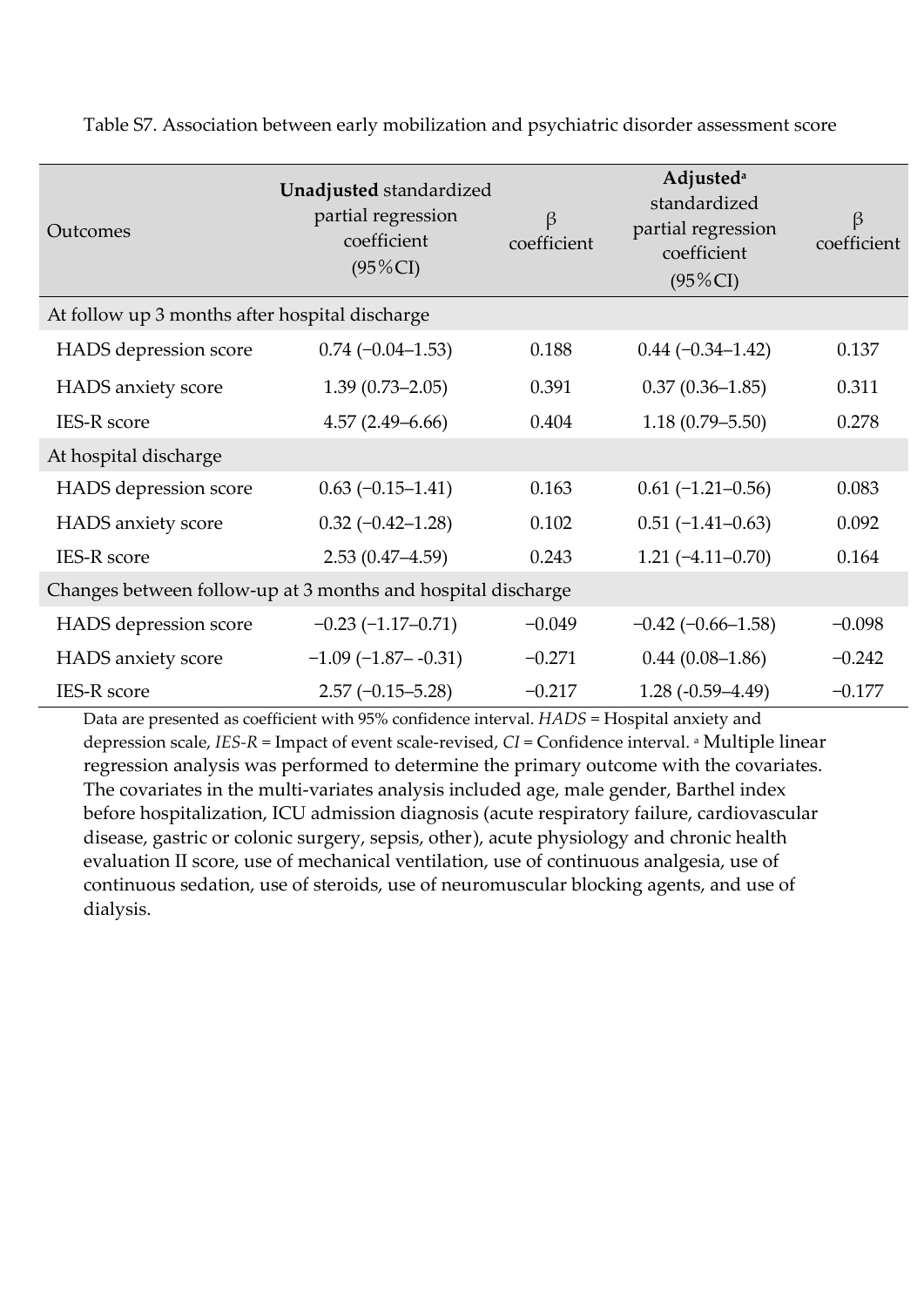Table S8. Sensitivity analysis using inverse probability of treatment weighted statistics considering bias from death and loss to follow-up.

| Outcomes                                                      | Adjusted odds ratio<br>$(95\%CI)$ | P value |
|---------------------------------------------------------------|-----------------------------------|---------|
| The Primary Outcome                                           |                                   |         |
| At the time of follow up on 3 months after hospital discharge |                                   |         |
| Patients with psychiatric symptoms <sup>a</sup>               | $0.28(0.11-0.73)$                 | 0.008   |
| At the time of hospital discharge                             |                                   |         |
| Patients with psychiatric symptoms <sup>a</sup>               | $0.65(0.28-1.52)$                 | 0.320   |
| <b>Secondary Outcomes</b>                                     |                                   |         |
| At follow up at 3 months after hospital discharge             |                                   |         |
| Patients who scored HADS subset for depression<br>$\geq 8$    | $0.47(0.15-1.48)$                 | 0.123   |
| HADS subset score for depression                              | $0.21(0.04 - 1.11)$               | 0.068   |
| Patients who scored HADS subset for anxiety $\geq 8$          | $0.22(0.06 - 0.85)$               | 0.031   |
| HADS subset score for anxiety                                 | $0.08(0.02 - 0.31)$               | 0.009   |
| Patients who scored IES-R ≥25                                 | $0.53(0.01-0.66)$                 | 0.019   |
| <b>IES-R</b> score                                            | $0.01(0.01 - 0.03)$               | 0.006   |
| At hospital discharge                                         |                                   |         |
| Patients who scored HADS subset for depression<br>$\geq 8$    | $0.63(0.27-1.51)$                 | 0.296   |
| HADS subset score for depression                              | $0.33(0.08-1.34)$                 | 0.132   |
| Patients who scored HADS subset for anxiety $\geq 8$          | $1.04(0.37-2.90)$                 | 0.952   |
| HADS subset score for anxiety                                 | $0.40(0.07 - 2.21)$               | 0.288   |
| Patients who scored IES-R ≥25                                 | $0.17(0.03 - 0.86)$               | 0.029   |
| <b>IES-R</b> score                                            | $0.01(0.01 - 0.52)$               | 0.033   |

Data are presented as coefficient or odds ratio with 95% confidence interval. HADS = Hospital anxiety and depression scale, IES-R = Impact of event scale-revised, EQ-5D-5L = EuroQol-5 Dimensions-5 Levels; CI = Confidence interval. The detail of the analysis is shown in Supplemental Table S2 A. a Psychiatric symptoms were defined as the presence of at least one of three symptoms; depression, anxiety, and PTSD.